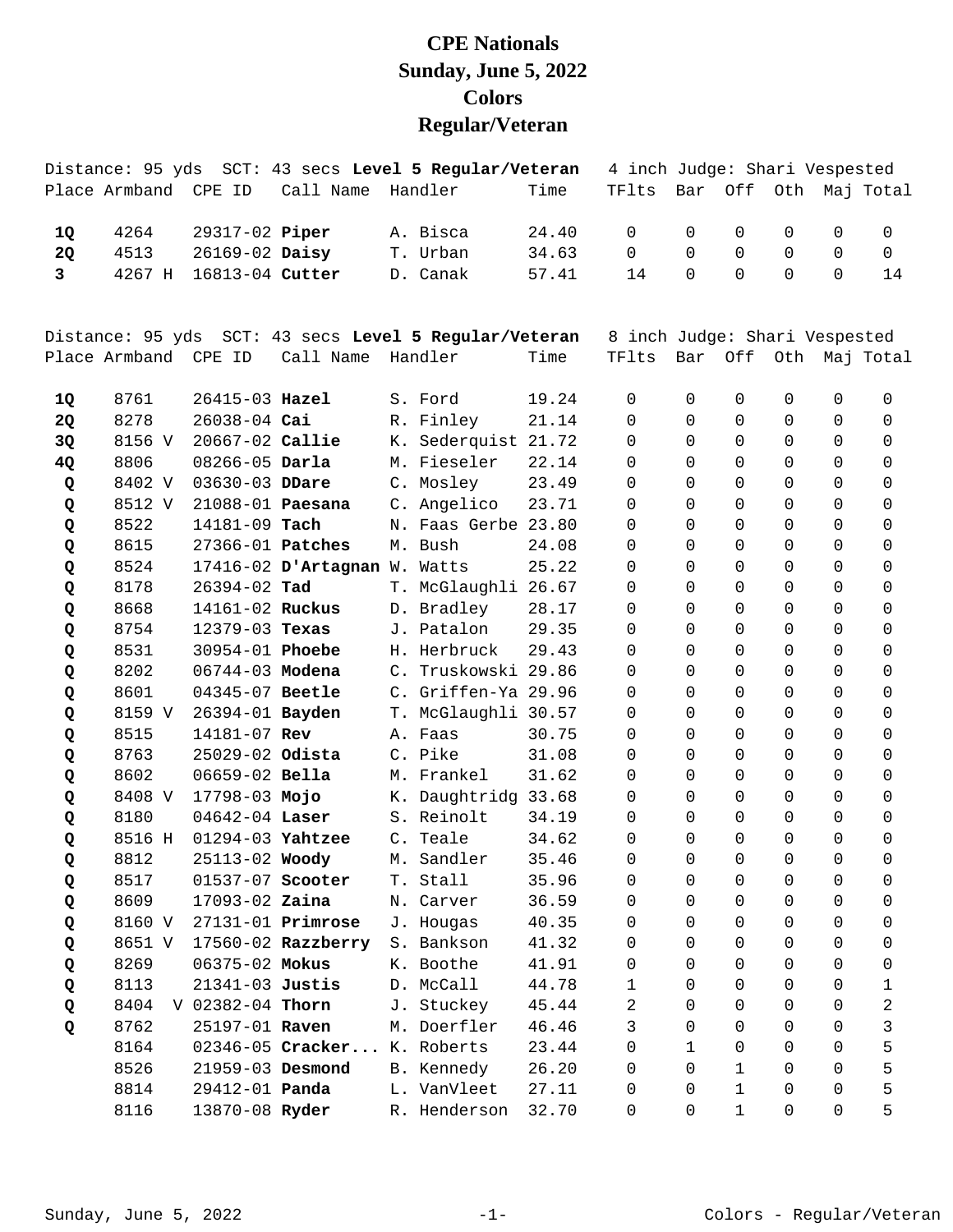| 8775   |  |                                                                                                                                                                                                                                                                                                     | 39.69                                                                                                                                                                                 | 0        | $\Omega$ |              | 0 | $\Omega$ | 5  |
|--------|--|-----------------------------------------------------------------------------------------------------------------------------------------------------------------------------------------------------------------------------------------------------------------------------------------------------|---------------------------------------------------------------------------------------------------------------------------------------------------------------------------------------|----------|----------|--------------|---|----------|----|
| 8606   |  |                                                                                                                                                                                                                                                                                                     | 50.03                                                                                                                                                                                 | 7        | $\Omega$ | $\Omega$     | 0 | 0        | 7  |
| 8777   |  |                                                                                                                                                                                                                                                                                                     | 53.11                                                                                                                                                                                 | 10       | 0        | $\Omega$     | 0 | 0        | 10 |
| 8264 V |  |                                                                                                                                                                                                                                                                                                     | 22.96                                                                                                                                                                                 | 0        | $\Omega$ | $\Omega$     | 0 | 1        | 15 |
| 8153 V |  |                                                                                                                                                                                                                                                                                                     | 51.17                                                                                                                                                                                 | 8        | $\Omega$ | 2            | 0 | 0        | 18 |
| 8213   |  |                                                                                                                                                                                                                                                                                                     | 29.68                                                                                                                                                                                 | 0        | 0        | 1            | 0 | 1        | 20 |
| 8101   |  |                                                                                                                                                                                                                                                                                                     | Absent                                                                                                                                                                                |          |          |              |   |          |    |
| 8165   |  |                                                                                                                                                                                                                                                                                                     | NΤ                                                                                                                                                                                    | $\Omega$ | $\Omega$ | $\mathbf{1}$ | 0 | 3        |    |
| 8279   |  |                                                                                                                                                                                                                                                                                                     | Absent                                                                                                                                                                                |          |          |              |   |          |    |
| 8673   |  |                                                                                                                                                                                                                                                                                                     | Absent                                                                                                                                                                                |          |          |              |   |          |    |
| 8674   |  |                                                                                                                                                                                                                                                                                                     | Absent                                                                                                                                                                                |          |          |              |   |          |    |
| 8767   |  |                                                                                                                                                                                                                                                                                                     | Absent                                                                                                                                                                                |          |          |              |   |          |    |
| 8774   |  |                                                                                                                                                                                                                                                                                                     | NΤ                                                                                                                                                                                    | 0        | 0        | 0            | 0 | 0        |    |
| 8776   |  |                                                                                                                                                                                                                                                                                                     | Absent                                                                                                                                                                                |          |          |              |   |          |    |
|        |  | 12379-04 Parvaneh<br>$14260 - 06$ Joker<br>$28332 - 01$ Waldo<br>$05938 - 05$ Vegas<br>$08596 - 03$ Rufus<br>$16941 - 04$ Misty<br>15780-03 Shayna<br>$08031 - 03$ Tessa<br>$22949 - 03$ Rose<br>17745-02 Remy<br>$17802 - 03$ Tess<br>$20344 - 02$ Junior<br>26385-03 Quincy<br>13123-05 Lit'l Bit | J. Patalon<br>J. Harman<br>M. Baltins<br>D. Eqqleston<br>A. Hughey<br>H. Muir<br>P. Snyder<br>K. Crowhurst<br>T. Krol<br>M. Lindquist<br>K. Smith<br>N. Kowal<br>L. Kreps<br>D. Baker |          |          |              |   |          |    |

|    |                      |                        |                                 | Distance: 95 yds SCT: 43 secs Level 5 Regular/Veteran |       | 12 inch Judge: Shari Vespested |             |          |             |             |                   |
|----|----------------------|------------------------|---------------------------------|-------------------------------------------------------|-------|--------------------------------|-------------|----------|-------------|-------------|-------------------|
|    | Place Armband CPE ID |                        | Call Name                       | Handler                                               | Time  | TFlts                          | Bar         |          |             |             | Off Oth Maj Total |
| 1Q | 12713                | 16745-06 Turn          |                                 | C. Roman                                              | 18.87 | $\mathbf 0$                    | $\mathbf 0$ | 0        | $\mathsf 0$ | $\mathbf 0$ | $\mathbf 0$       |
| 2Q | 12111 V              | 24850-01 Kinnick       |                                 | L. Hensley                                            | 19.11 | $\Omega$                       | 0           | 0        | $\mathbf 0$ | $\Omega$    | $\Omega$          |
| 3Q | 12236                | 24676-03 Aurora        |                                 | T. Keinz                                              | 19.93 | $\Omega$                       | $\Omega$    | $\Omega$ | $\Omega$    | $\Omega$    | $\Omega$          |
| 4Q | 12820                | 23092-02 Meeko         |                                 | S. Nevitt                                             | 20.49 | $\Omega$                       | $\Omega$    | $\Omega$ | $\Omega$    | $\Omega$    | $\Omega$          |
| Q  | 12114                | 01100-08 Dusty         |                                 | S. Davis                                              | 21.48 | $\Omega$                       | $\Omega$    | $\Omega$ | $\Omega$    | $\Omega$    | $\Omega$          |
| Q  | 12216                | $02435 - 04$ Taxi      |                                 | A. Haldeman                                           | 22.29 | $\Omega$                       | $\Omega$    | $\Omega$ | $\Omega$    | $\Omega$    | $\Omega$          |
| Q  | 12788                | 18016-06 Shatzi        |                                 | L. Cromer                                             | 22.70 | $\Omega$                       | $\Omega$    | $\Omega$ | $\Omega$    | $\Omega$    | $\Omega$          |
| Q  | 12115                | 05051-09 Twist         |                                 | L. Deakin                                             | 24.43 | 0                              | $\Omega$    | 0        | $\mathbf 0$ | $\Omega$    | $\Omega$          |
| Q  | 12451                | 02568-09 Onree         |                                 | D. Franks                                             | 25.09 | $\Omega$                       | $\Omega$    | $\Omega$ | $\Omega$    | $\Omega$    | $\Omega$          |
| Q  | 12456                | 16072-03 Stetson       |                                 | K. Felton                                             | 25.12 | 0                              | 0           | 0        | $\mathsf 0$ | 0           | 0                 |
| Q  | 12780                | 07276-06 Jordy         |                                 | S. Cowles                                             | 25.50 | 0                              | 0           | 0        | $\mathbf 0$ | 0           | $\mathbf 0$       |
| Q  | 12710                | 27610-01 Casey         |                                 | H. Wallace                                            | 25.68 | 0                              | 0           | 0        | $\mathsf 0$ | $\Omega$    | $\mathbf 0$       |
| Q  | 12232                | 28408-01 Moose         |                                 | J. Aubil                                              | 26.63 | 0                              | 0           | 0        | $\mathbf 0$ | $\Omega$    | $\Omega$          |
| Q  | 12759 V              |                        | 09341-03 Razzie Roo C. Capobres |                                                       | 26.69 | $\Omega$                       | $\Omega$    | 0        | $\mathbf 0$ | $\Omega$    | $\Omega$          |
| Q  | 12235                | 30367-01 <b>Pepper</b> |                                 | B. Hart                                               | 27.35 | $\Omega$                       | $\Omega$    | 0        | 0           | $\Omega$    | $\Omega$          |
| Q  | 12712                | 12926-05 Sierra        |                                 | T. Haarsma                                            | 27.66 | $\Omega$                       | $\Omega$    | $\Omega$ | $\Omega$    | $\Omega$    | $\Omega$          |
| Q  | 12782                | 12038-09 Halle         |                                 | B. Garstin                                            | 28.11 | 0                              | $\mathbf 0$ | 0        | 0           | $\Omega$    | $\Omega$          |
| Q  | 12270 V              | $22949 - 02$ Ziggy     |                                 | T. Krol                                               | 28.36 | $\Omega$                       | $\Omega$    | $\Omega$ | $\Omega$    | $\Omega$    | $\Omega$          |
| Q  | 12692                | 27876-02 Belle         |                                 | R. Bouley                                             | 28.40 | 0                              | $\mathbf 0$ | 0        | $\mathbf 0$ | $\Omega$    | $\Omega$          |
| Q  | 12902                | $06472 - 04$ Finn      |                                 | J. Schwocho                                           | 28.43 | $\Omega$                       | $\Omega$    | 0        | $\Omega$    | $\Omega$    | $\Omega$          |
| Q  | 12719 H              | 17444-05 Sophie        |                                 | B. Miller                                             | 29.18 | 0                              | $\mathbf 0$ | 0        | $\mathsf 0$ | $\Omega$    | 0                 |
| Q  | 12906                | $10544-03$ Wiggins     |                                 | C. Leyendecke 30.04                                   |       | 0                              | $\Omega$    | 0        | $\mathbf 0$ | $\Omega$    | $\mathbf 0$       |
| Q  | 12680                | 27876-01 Copper        |                                 | R. Bouley                                             | 30.30 | 0                              | $\Omega$    | $\Omega$ | $\mathbf 0$ | 0           | $\mathbf 0$       |
| Q  | 12103 V              | 21341-01 Libby         |                                 | D. McCall                                             | 31.17 | 0                              | $\Omega$    | 0        | $\mathbf 0$ | $\Omega$    | $\Omega$          |
| Q  | 12665 V              | 23144-01 Rowdy         |                                 | A. Meeler                                             | 31.24 | $\Omega$                       | $\Omega$    | $\Omega$ | $\mathbf 0$ | $\Omega$    | $\Omega$          |
| Q  | 12221                | 20175-02 Tuffy         |                                 | C. OBannon                                            | 31.48 | $\Omega$                       | $\Omega$    | 0        | 0           | $\Omega$    | $\Omega$          |
| Q  | 12109 V              |                        | 21358-01 Trotsky                | C. Lutz                                               | 32.02 | $\Omega$                       | $\Omega$    | $\Omega$ | $\Omega$    | $\Omega$    | $\Omega$          |
| Q  | 12554                | 29295-01 Cooper        |                                 | J. Krause                                             | 32.08 | 0                              | $\Omega$    | 0        | $\mathbf 0$ | $\Omega$    | $\Omega$          |
| Q  | 12454                |                        | 13505-05 Journey                | D. Arnold                                             | 33.03 | $\Omega$                       | $\Omega$    | $\Omega$ | $\Omega$    | $\Omega$    | $\Omega$          |
| Q  | 12225 T              | 23521-01 Kelsey        |                                 | D. Stelzer                                            | 33.13 | 0                              | $\Omega$    | 0        | $\mathbf 0$ | $\Omega$    | $\Omega$          |
| Q  | 12214                | 27044-03 Cinch         |                                 | D. Haynes                                             | 33.23 | 0                              | $\mathbf 0$ | 0        | 0           | $\Omega$    | $\Omega$          |
| Q  | 12824                | 27884-02 Noah          |                                 | C. Schafer                                            | 33.32 | $\Omega$                       | $\Omega$    | $\Omega$ | $\Omega$    | $\Omega$    | $\Omega$          |
| Q  | 12290 V              |                        | 22018-02 Lacie Jane A. O'Neil   |                                                       | 34.61 | $\Omega$                       | $\Omega$    | $\Omega$ | $\Omega$    | $\Omega$    | $\Omega$          |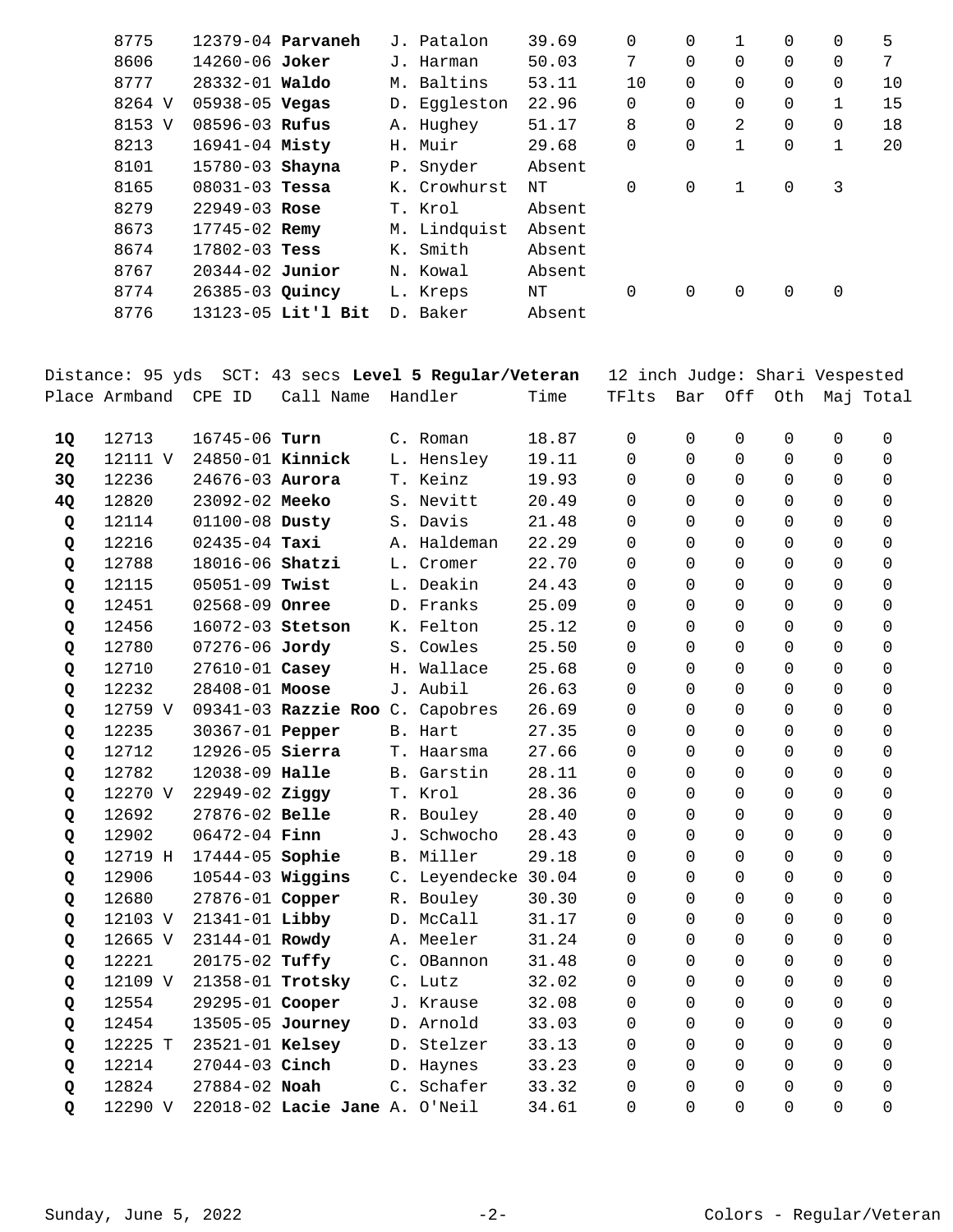| Q |         | 12209 VH 23390-01 Toby   |                   |                | L. Wuthrich          | 35.25  | 0                   | $\mathbf 0$  | $\mathbf 0$    | 0        | 0                   | $\mathbf 0$         |
|---|---------|--------------------------|-------------------|----------------|----------------------|--------|---------------------|--------------|----------------|----------|---------------------|---------------------|
| Q | 12769 V | 24889-01 Bubba           |                   |                | K. Butler            | 35.39  | $\Omega$            | $\Omega$     | $\Omega$       | 0        | $\Omega$            | $\Omega$            |
| Q | 12458   | 18949-04 Mowgli          |                   | J.             | Zwiener              | 35.67  | $\Omega$            | $\Omega$     | $\Omega$       | 0        | $\Omega$            | $\Omega$            |
| Q | 12703 H | 17444-04 Tony            |                   |                | B. Miller            | 36.26  | 0                   | $\Omega$     | 0              | 0        | 0                   | $\mathbf 0$         |
| Q | 12676 V |                          | 23144-02 Snickers |                | D. Moore             | 36.33  | $\Omega$            | $\Omega$     | $\Omega$       | $\Omega$ | $\Omega$            | $\Omega$            |
| Q | 12690   | 26314-02 Trooper         |                   | $\mathsf{C}$ . | Tan                  | 36.45  | $\Omega$            | $\Omega$     | $\Omega$       | 0        | $\Omega$            | $\mathbf 0$         |
| Q | 12208 V | 21491-01 Reilly          |                   |                | T. Applegarth 38.34  |        | $\Omega$            | $\Omega$     | $\mathbf 0$    | 0        | 0                   | $\mathbf 0$         |
| Q | 12784   | 16535-02 Tonka           |                   |                | S. Gibson            | 40.28  | $\Omega$            | $\Omega$     | $\Omega$       | $\Omega$ | $\Omega$            | $\Omega$            |
| Q | 12716   | 27610-02 Dunkin          |                   |                | H. Wallace           | 40.47  | 0                   | $\Omega$     | $\Omega$       | 0        | $\Omega$            | $\mathbf 0$         |
| Q | 12702   | 07813-06 Autumn          |                   |                | A. Koebler           | 41.91  | $\mathsf{O}\xspace$ | $\Omega$     | $\Omega$       | 0        | $\mathsf{O}\xspace$ | $\mathsf{O}\xspace$ |
| Q | 12684   | 11373-05 Mak             |                   |                | M. Kilpatrick 44.39  |        | $\mathbf 1$         | $\Omega$     | $\Omega$       | 0        | 0                   | 1                   |
| Q | 12918   | $08494 - 04$ Cami        |                   |                | R. Schrader          | 46.10  | 3                   | $\Omega$     | $\Omega$       | 0        | 0                   | 3                   |
| Q | 12715   | 30655-01 Frisco          |                   |                | L. Whiteman          | 47.43  | 4                   | $\Omega$     | $\Omega$       | 0        | 0                   | $\overline{4}$      |
|   | 12785   | 26415-04 Denali          |                   |                | R. Ford              | 20.41  | 0                   | $\mathbf{1}$ | 0              | 0        | 0                   | 5                   |
|   | 12687   | 23093-05 Crusher         |                   |                | A. Meeler            | 22.06  | 0                   | $\Omega$     | $\mathbf 1$    | 0        | 0                   | 5                   |
|   | 12523 V | 15497-03 Melanie         |                   |                | M. Lange             | 27.89  | $\Omega$            | $\mathbf{1}$ | $\Omega$       | 0        | 0                   | 5                   |
|   | 12291   | 15877-05 Joey            |                   | P.             | Schairer             | 31.19  | $\Omega$            | $\Omega$     | $\mathbf 1$    | 0        | 0                   | 5                   |
|   | 12671 V | 17686-02 Lexi            |                   |                | J. Beckman           | 32.29  | 0                   | $\Omega$     | $\mathbf 1$    | 0        | 0                   | 5                   |
|   | 12611 V | 19029-03 Fermi           |                   |                | Y. Carson-Ste 38.96  |        | $\Omega$            | $\Omega$     | $\mathbf 1$    | 0        | $\Omega$            | 5                   |
|   | 12552   | 21455-02 Wrench          |                   |                | M. Harvey            | 39.62  | 0                   | $\mathbf{1}$ | $\overline{0}$ | 0        | 0                   | 5                   |
|   | 12917   | 06472-05 Ziggy           |                   |                | J. Schwocho          | 40.66  | $\Omega$            | $\Omega$     | $\mathbf 1$    | 0        | $\Omega$            | 5                   |
|   | 12459   | 19146-03 Ozzie           |                   |                | K. Mills             | 49.63  | 6                   | $\Omega$     | $\Omega$       | 0        | $\Omega$            | $\epsilon$          |
|   | 12289   | 28225-01 Cubby           |                   |                | S. Noffsinger 45.11  |        | 2                   | 0            | $\mathbf 1$    | 0        | 0                   | 7                   |
|   | 12760 V | 12038-08 Cecilia         |                   |                | B. Garstin           | 45.79  | 2                   | $\mathbf{1}$ | $\Omega$       | 0        | 0                   | 7                   |
|   | 12231   | $27796 - 01$ Jin         |                   | J.             | Tasker               | 46.65  | 3                   | 0            | $\mathbf{1}$   | 0        | 0                   | 8                   |
|   | 12681   | 02133-04 Bandit          |                   |                | L. Medina            | 24.27  | 0                   | $\mathbf{1}$ | $\mathbf{1}$   | 0        | 0                   | 10                  |
|   | 12685   | 17686-04 Jake            |                   |                | J. Beckman           | 46.83  | 3                   | $\Omega$     | $\mathbf 1$    | 0        | $\mathbf 1$         | 23                  |
|   | 12219   | 17324-02 DaCoda          |                   |                | L. Steward           | NT     | $\Omega$            | $\Omega$     | $\mathbf{1}$   | 0        | $\mathsf{O}\xspace$ |                     |
|   | 12220   | 18151-02 Gus             |                   |                | D. Hawk              | NT     | $\Omega$            | $\Omega$     | 3              | $\Omega$ | $\mathbf 1$         |                     |
|   | 12284 H | 17681-01 Trooper         |                   |                | B. Boskovitch Absent |        |                     |              |                |          |                     |                     |
|   | 12286   | 20789-02 Piper           |                   |                | H. Neldner           | NT     | 0                   | $\mathbf 0$  | 0              | 0        | 1                   |                     |
|   | 12781   | 09341-04 Juicy           |                   |                | C. Capobres          | NT     | $\Omega$            | $\Omega$     | $\mathbf 0$    | 0        | 0                   |                     |
|   | 12664 V | 17745-01 Chelsie         |                   |                | M. Lindquist         | Absent |                     |              |                |          |                     |                     |
|   |         | 12752 VH 03263-07 Zephyr |                   |                | M. Chappelear Absent |        |                     |              |                |          |                     |                     |
|   | 12766 V | 16535-03 Atka            |                   |                | S. Gibson            | NT     | 0                   | 0            | $\Omega$       | 0        | 0                   |                     |
|   | 12771 V | 03497-05 Buzz            |                   |                | K. Sanders Yo NT     |        | $\overline{0}$      | $\Omega$     | 0              | 0        | 0                   |                     |

|              |               |                     |                   | Distance: 95 yds  SCT: 38 secs <b>Level 5 Regular/Veteran</b> |       | 16 inch Judge: Shari Vespested |          |          |     |          |           |
|--------------|---------------|---------------------|-------------------|---------------------------------------------------------------|-------|--------------------------------|----------|----------|-----|----------|-----------|
|              | Place Armband | CPE ID              | Call Name         | Handler                                                       | Time  | TFlts                          | Bar      | Off      | Oth |          | Maj Total |
| 1Q           | 16363         |                     | 16950-06 Berkeley | K. Shapiro                                                    | 18.00 | 0                              | $\Omega$ | $\Omega$ | 0   | $\Omega$ | $\Omega$  |
| 2Q           | 16317         | $07787 - 03$ Hula   |                   | R. Goode                                                      | 18.79 | $\Omega$                       | 0        | $\Omega$ | 0   | $\Omega$ | $\Omega$  |
| 3Q           | 16725         | 14977-02 Riot       |                   | B. Maki                                                       | 19.58 | $\Omega$                       | $\Omega$ | $\Omega$ | 0   | $\Omega$ | $\Omega$  |
| 4Q           | 16970         | $14040 - 04$ Steele |                   | J. Slingerlan 19.61                                           |       | $\Omega$                       | $\Omega$ | $\Omega$ | 0   | $\Omega$ | $\Omega$  |
| Q            | 16562 V       | 16082-02 Cooper     |                   | R. Erickson                                                   | 19.74 | 0                              | $\Omega$ | $\Omega$ | 0   | 0        | $\Omega$  |
| $\mathbf{Q}$ | 16188 V       | $21699 - 02$ Wiley  |                   | P. Higgins                                                    | 20.24 | $\Omega$                       | $\Omega$ | $\Omega$ | 0   | $\Omega$ | $\Omega$  |
| $\mathbf Q$  | 16727         | 25513-01 Molly      |                   | B. Wagner                                                     | 20.80 | $\Omega$                       | $\Omega$ | $\Omega$ | 0   | $\Omega$ | $\Omega$  |
| Q            | 16186 T       | 18977-02 Cassie     |                   | R. Earle                                                      | 20.90 | $\Omega$                       | $\Omega$ | $\Omega$ | 0   | $\Omega$ | $\Omega$  |
| Q            | 16926         | $18341 - 06$ Onvx   |                   | C. Bahler                                                     | 21.49 | $\Omega$                       | $\Omega$ | $\Omega$ | 0   | $\Omega$ | $\Omega$  |
| Q            | 16572         | 19076-05 Zephi      |                   | L. Johnson                                                    | 21.70 | $\Omega$                       | $\Omega$ | $\Omega$ | 0   | $\Omega$ | $\Omega$  |
| Q            | 16373         | $26425 - 02$ Bandit |                   | D. Funk                                                       | 22.05 | 0                              | $\Omega$ |          | 0   | 0        | 0         |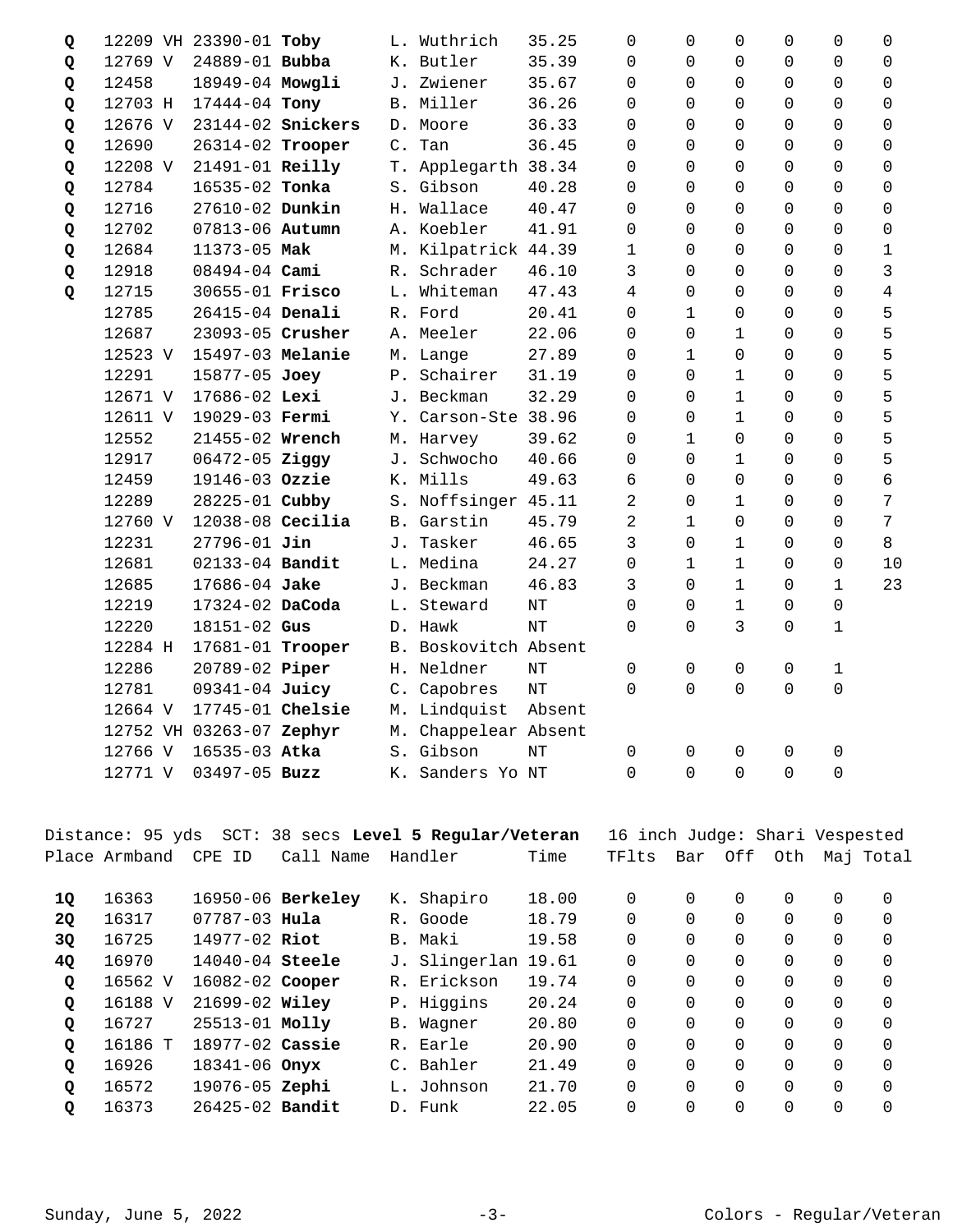| Q | 16588   | 19076-06 Eli        |                             |       | L. Johnson                              | 22.23 | $\Omega$     | 0              | 0              | 0              | 0              | 0                   |
|---|---------|---------------------|-----------------------------|-------|-----------------------------------------|-------|--------------|----------------|----------------|----------------|----------------|---------------------|
| Q | 16930   | 23781-04 Chili      |                             |       | K. Skoyec                               | 22.34 | $\Omega$     | $\Omega$       | $\Omega$       | $\Omega$       | $\Omega$       | $\Omega$            |
| Q | 16957   | $12679 - 05$ Meg    |                             |       | C. Hofacker                             | 23.05 | $\Omega$     | 0              | $\Omega$       | $\Omega$       | $\Omega$       | $\Omega$            |
| Q | 16627   | 20207-02 Fynn       |                             |       | M. Melis                                | 23.25 | $\Omega$     | $\Omega$       | $\Omega$       | 0              | $\Omega$       | $\Omega$            |
| Q | 16444   | 30565-01 Petra      |                             |       | H. Kaufman                              | 23.45 | $\Omega$     | $\Omega$       | $\Omega$       | $\Omega$       | $\Omega$       | 0                   |
| Q | 16831   | 12181-03 Page       |                             |       | A. Reese                                | 23.61 | $\Omega$     | 0              | $\Omega$       | 0              | $\Omega$       | $\Omega$            |
| Q | 16932   | 22680-03 River      |                             |       | D. Almasy                               | 23.78 | $\Omega$     | 0              | $\Omega$       | 0              | $\Omega$       | $\Omega$            |
| Q | 16301 V | 09871-04 Ember      |                             |       | J. Walsh                                | 24.01 | 0            | $\Omega$       | $\Omega$       | 0              | $\Omega$       | 0                   |
| Q | 16829   | 06756-03 Jordan     |                             |       | D. Bader                                | 24.38 | $\Omega$     | 0              | $\Omega$       | $\Omega$       | $\Omega$       | $\mathbf 0$         |
| Q | 16625   |                     |                             |       | 19029-04 Beauregard Y. Carson-Ste 24.45 |       | $\Omega$     | 0              | $\Omega$       | $\Omega$       | $\Omega$       | $\Omega$            |
| Q | 16630   | $25214 - 01$ Seamus |                             |       | B. Cohen                                | 25.17 | $\Omega$     | 0              | $\Omega$       | 0              | $\Omega$       | $\Omega$            |
| Q | 16955   | 06190-04 Joker      |                             |       | M. Snyder                               | 25.35 | 0            | 0              | $\Omega$       | 0              | $\Omega$       | 0                   |
| Q | 16440   | 26508-02 Rosie      |                             |       | L. Hostetler                            | 25.67 | 0            | 0              | $\mathbf 0$    | $\Omega$       | $\Omega$       | $\mathbf 0$         |
| Q | 16587   | 26050-02 Whitley    |                             |       | A. Phillips                             | 25.75 | 0            | 0              | $\Omega$       | 0              | 0              | 0                   |
| Q | 16437   | 25195-03 Bevan      |                             |       | D. Hoover                               | 25.91 | $\Omega$     | 0              | $\Omega$       | 0              | 0              | 0                   |
| Q | 16321   | $22641 - 04$ Ducky  |                             |       | K. Weber                                | 26.27 | $\Omega$     | $\Omega$       | $\Omega$       | $\Omega$       | $\Omega$       | 0                   |
| Q | 16857   | 12646-03 Jerzy      |                             |       | D. Furtak                               | 26.28 | $\Omega$     | 0              | $\Omega$       | $\Omega$       | $\Omega$       | $\mathbf 0$         |
| Q | 16574 V | 06336-05 Bruce      |                             |       | V. Belebczuk                            | 26.37 | 0            | $\Omega$       | $\Omega$       | 0              | $\Omega$       | 0                   |
| Q | 16185 V |                     | 17897-03 Gryffindor K. Wise |       |                                         | 26.58 | $\Omega$     | 0              | $\Omega$       | 0              | 0              | $\Omega$            |
| Q | 16956   | 07078-02 Star       |                             |       | J. Kinney                               | 26.79 | $\Omega$     | 0              | $\Omega$       | 0              | $\Omega$       | 0                   |
| Q | 16132 V | 05051-08 Chance     |                             |       | L. Deakin                               | 26.83 | 0            | 0              | 0              | 0              | $\mathbf 0$    | 0                   |
| Q | 16872   | $27466 - 02$ Jaz    |                             |       | R. Slater                               | 27.23 | $\Omega$     | 0              | $\Omega$       | 0              | $\Omega$       | 0                   |
| Q | 16868   | 18561-04 Sophie     |                             |       | L. Chinnici                             | 27.69 | $\Omega$     | 0              | $\Omega$       | 0              | 0              | 0                   |
| Q | 16182 V | 12628-03 Neo        |                             |       | C. Ryder                                | 27.83 | $\Omega$     | $\Omega$       | $\Omega$       | 0              | $\Omega$       | 0                   |
| Q | 16314 V | 24247-01 Eden       |                             |       | L. Montemaran 28.24                     |       | 0            | 0              | $\mathbf 0$    | 0              | $\Omega$       | $\mathbf 0$         |
| Q | 16838   | 29412-02 Opus       |                             |       | L. VanVleet                             | 28.33 | $\Omega$     | 0              | $\Omega$       | $\Omega$       | $\Omega$       | 0                   |
| Q | 16187 T | 19761-01 Riley      |                             |       | J. Parker                               | 28.50 | $\Omega$     | $\Omega$       | $\Omega$       | $\Omega$       | $\Omega$       | $\Omega$            |
| Q | 16429   | 13732-04 Shorty     |                             |       | T. Richardson 28.79                     |       | $\Omega$     | 0              | $\Omega$       | $\Omega$       | $\Omega$       | $\Omega$            |
| Q | 16430   | 16629-02 Jake       |                             |       | F. Hughes                               | 28.85 | 0            | 0              | 0              | 0              | $\Omega$       | $\Omega$            |
| Q | 16303 V | 17128-02 Gigi       |                             |       | L. Tabellion                            | 28.88 | $\Omega$     | 0              | $\Omega$       | $\Omega$       | $\Omega$       | 0                   |
| Q | 16190 T | 27785-01 Annie      |                             |       | M. Helber                               | 29.69 | $\Omega$     | 0              | $\Omega$       | 0              | $\Omega$       | 0                   |
| Q | 16853   |                     | 12646-02 Keep-Her           |       | D. Furtak                               | 29.84 | $\Omega$     | 0              | $\Omega$       | 0              | 0              | $\mathbf 0$         |
| Q | 16311 V | 28223-01 Jack       |                             |       | N. Newman                               | 30.71 | $\Omega$     | 0              | $\Omega$       | $\Omega$       | $\Omega$       | 0                   |
| Q |         |                     | 16568 V 25373-01 Furface    |       | G. Ryan                                 | 31.36 | $\mathsf{O}$ | $\overline{0}$ | $\overline{0}$ | $\overline{0}$ | $\overline{0}$ | $\mathsf{O}\xspace$ |
| Q | 16305 V | 23638-01 Eli        |                             | D.    | Schaffer                                | 31.38 | 0            | 0              | 0              | 0              | 0              | 0                   |
| Q | 16130 V | 23903-01 Duke       |                             | $D$ . | Jorgensen                               | 32.14 | 0            | 0              | $\Omega$       | 0              | 0              | 0                   |
| Q | 16722   | 09143-03 Brina      |                             |       | P. Cochran                              | 32.57 | 0            | 0              | $\Omega$       | 0              | $\Omega$       | 0                   |
| Q | 16441   | 26715-02 Avery      |                             |       | A. Kallay                               | 33.96 | 0            | 0              | 0              | 0              | 0              | $\mathsf 0$         |
| Q | 16315   | 04010-05 Brooke     |                             |       | A. Venckus                              | 34.20 | 0            | 0              | 0              | $\Omega$       | 0              | 0                   |
| Q | 16827   | 22901-02 Phynn      |                             |       | A. Austin                               | 34.51 | 0            | 0              | $\Omega$       | 0              | 0              | $\mathbf 0$         |
| Q | 16312 V | 28106-01 Sandy      |                             |       | M. O' Hallora 34.52                     |       | 0            | 0              | $\Omega$       | 0              | 0              | 0                   |
| Q | 16920   | 28050-02 Crosley    |                             |       | H. Hauser                               | 35.05 | 0            | 0              | $\mathbf 0$    | 0              | 0              | $\mathsf 0$         |
| Q | 16565 V | 29295-02 Roy        |                             |       | J. Krause                               | 36.61 | 0            | 0              | $\Omega$       | 0              | 0              | 0                   |
| Q | 16960   |                     | 18757-07 Gulliver           |       | D. LaClair                              | 37.32 | $\Omega$     | 0              | $\Omega$       | 0              | 0              | 0                   |
| Q | 16618   | 02888-05 Belle      |                             |       | C. Chase                                | 37.46 | 0            | 0              | $\Omega$       | 0              | 0              | 0                   |
| Q | 16965   | 25093-03 Anna       |                             |       | K. Streeter                             | 39.02 | $\mathbf{1}$ | 0              | 0              | 0              | $\Omega$       | $\mathbf{1}$        |
| Q | 16859   | $13994 - 05$ Tessa  |                             |       | D. Gibbs                                | 39.70 | $\mathbf{1}$ | 0              | 0              | 0              | 0              | $\mathbf 1$         |
|   | 16128 V | 03500-04 Reagan     |                             |       | K. Anthony                              | 17.56 | $\Omega$     | 0              | $\mathbf{1}$   | 0              | 0              | 5                   |
|   | 16866   | 27491-02 Griffin    |                             |       | C. Baker                                | 20.18 | $\Omega$     | 0              | $\mathbf{1}$   | 0              | 0              | 5                   |
|   | 16558 V | $12741 - 03$ Nova   |                             |       | K. Gibowski                             | 21.10 | 0            | 1              | $\mathbf 0$    | 0              | $\Omega$       | 5                   |
|   | 16723   | 11973-04 Echo       |                             |       | S. Kvale                                | 22.30 | 0            | 0              | $\mathbf{1}$   | 0              | 0              | 5                   |
|   | 16579   | 13816-04 Duke       |                             |       | S. Wright                               | 26.06 | 0            | $\mathbf 1$    | 0              | 0              | $\mathsf{O}$   | 5                   |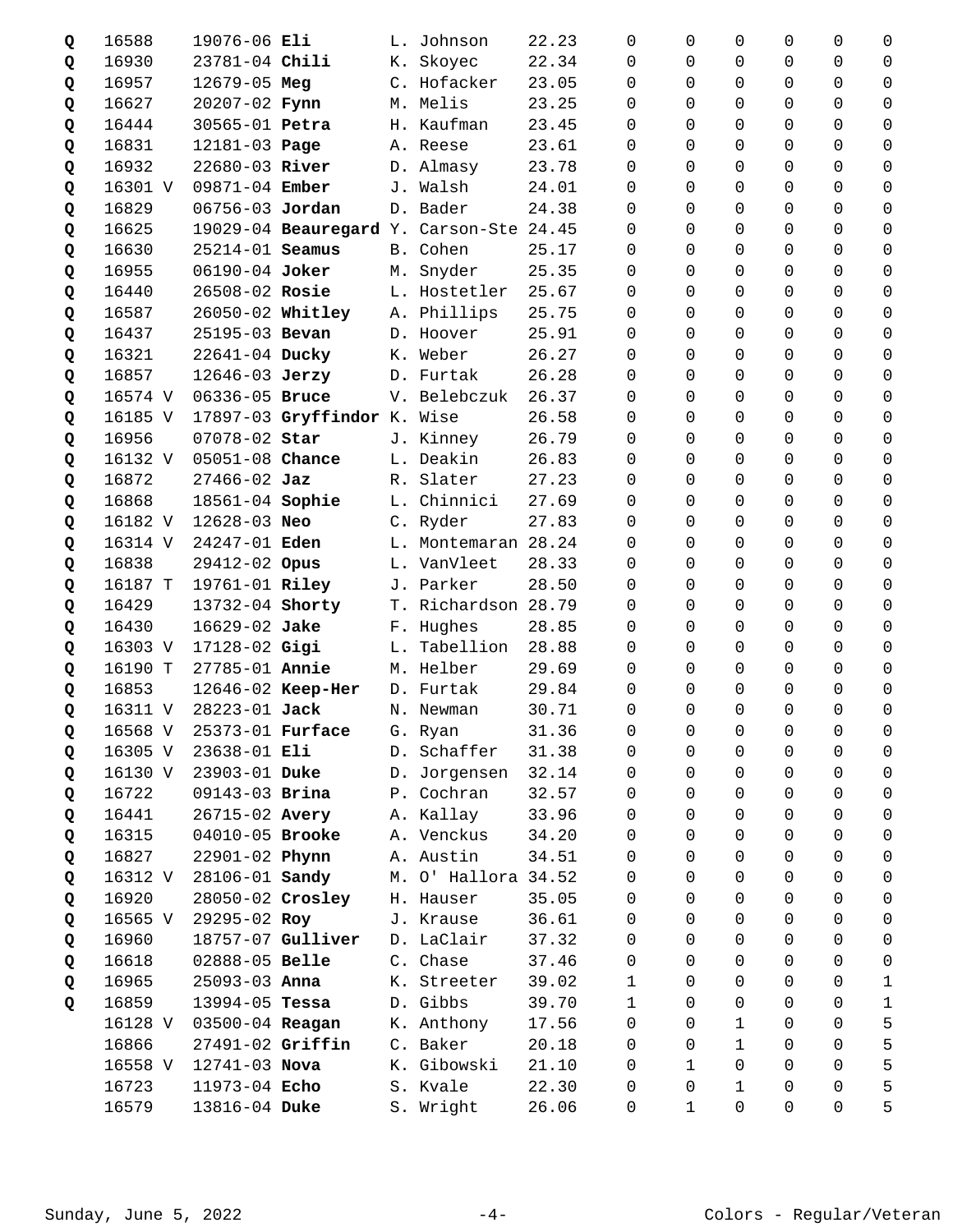| 16861   | $16630 - 05$ Dash      |                      | M. Balent           | 29.43     | 0              | 0            | 1              | 0 | 0            | 5  |
|---------|------------------------|----------------------|---------------------|-----------|----------------|--------------|----------------|---|--------------|----|
| 16361   | 13341-05 Kaiden        |                      | C. Armbrust         | 29.65     | 0              | 1            | 0              | 0 | 0            | 5  |
| 16357   | 09817-04 Akira         |                      | J. Decato           | 30.14     | 0              | $\mathbf 1$  | 0              | 0 | 0            | 5  |
| 16304 V | 18769-02 Rayne         |                      | C. Phillips         | 30.37     | 0              | 1            | 0              | 0 | 0            | 5  |
| 16927   |                        | 22280-03 Phantasm    | K. Almasy           | 34.20     | 0              | 0            | 1              | 0 | 0            | 5  |
| 16619   | 04031-04 Fan           |                      | K. Jerse            | 35.54     | 0              | $\Omega$     | 1              | 0 | 0            | 5  |
| 16320 H | 21597-02 Ramsay        |                      | K. Gniewek          | 36.18     | 0              | 0            | $1\,$          | 0 | 0            | 5  |
| 16721   |                        | 11794-03 Brightlee   | A. Koebler          | 37.08     | $\mathbf 0$    | $\mathbf{1}$ | $\mathbf 0$    | 0 | 0            | 5  |
| 16876   | 29130-01 Juniper       |                      | E. Beck             | 38.00     | $\mathbf 0$    | $\Omega$     | $\mathbf 1$    | 0 | 0            | 5  |
| 16869   | 24346-01 Kansas        |                      | L. Shelton          | 45.32     | 7              | $\Omega$     | $\mathbf 0$    | 0 | 0            | 7  |
| 16578   | 12741-04 Skye          |                      | K. Gibowski         | 46.32     | 8              | $\mathbf 0$  | $\mathbf 0$    | 0 | 0            | 8  |
| 16862   | 03679-04 Endora        |                      | R. Domfort          | 46.64     | 8              | $\mathbf 0$  | 0              | 0 | 0            | 8  |
| 16583   | 19269-04 Meherah       |                      | C. Grome            | 21.22     | $\mathsf{O}$   | 1            | 1              | 0 | 0            | 10 |
| 16414   | 05408-08 Razor         |                      | J. Ritchhart        | 29.30     | $\mathsf{O}$   | 2            | $\mathbf 0$    | 0 | 0            | 10 |
| 16968   | 26526-02 Reagan        |                      | R. Wasilak          | 48.74     | 10             | 0            | $\mathbf 0$    | 0 | 0            | 10 |
| 16319   | 15124-03 Ivy           |                      | M. Jones            | 49.25     | 11             | $\mathbf 0$  | $\mathbf 0$    | 0 | 0            | 11 |
| 16306 V |                        | $20354 - 02$ Flash G | C. Burke            | 46.55     | 8              | $\Omega$     | 1              | 0 | 0            | 13 |
| 16830   | $07424 - 04$ Calvin    |                      | J. Klein            | 42.73     | 4              | 1            | 1              | 0 | 0            | 14 |
| 16131 V | 24048-01 <b>Willow</b> |                      | J. McAdams          | 47.69     | 9              | $\Omega$     | $1\,$          | 0 | 0            | 14 |
| 16127 V | 11635-03 Addie         |                      | C. Hurst            | 30.88     | $\overline{0}$ | $\mathbf 0$  | $\overline{0}$ | 0 | $\mathbf{1}$ | 15 |
| 16836   | 27872-02 Lunatic       |                      | C. Meirs            | 52.41     | 14             | $\Omega$     | 1              | 0 | 0            | 19 |
| 16874   | 27754-01 Aryi          |                      | B. Lutz             | 57.37     | 19             | $\Omega$     | 0              | 0 | 0            | 19 |
| 16582   | 19185-02 Cupid         |                      | B. Minnich          | 17.83     | $\mathbf 0$    | $\Omega$     | $1\,$          | 0 | 1            | 20 |
| 16934   | 28050-03 Pearl         |                      | H. Hauser           | 58.50     | 20             | $\mathbf 0$  | $\mathbf 0$    | 0 | 0            | 20 |
| 16878   | 30320-01 Cooper        |                      | A. Picasso-La 47.55 |           | 9              | $\Omega$     | $\mathbf 0$    | 0 | 1            | 24 |
| 16834   | 16845-04 Roxie         |                      | B. Robey            | 26.83     | $\mathbf 0$    | 0            | 3              | 0 | 1            | 30 |
| 16860   | 15310-04 Mysti         |                      | B. Hobbs            | 42.27     | 4              | $\Omega$     | $\mathbf 0$    | 0 | 2            | 34 |
| 16421   | 28403-01 Kota          |                      | J. Durgin           | Absent    |                |              |                |   |              |    |
| 16423   | 07319-03 Jack          |                      | M. Durbin           | $\rm{NT}$ | 0              | $\mathbf 0$  | 0              | 0 | 0            |    |
| 16433   | 21855-04 Tilly         |                      | C. Zydek            | Absent    |                |              |                |   |              |    |
| 16443   |                        | 28403-03 Sapphire    | J. Durgin           | Absent    |                |              |                |   |              |    |
| 16577   | 12028-05 Remi          |                      | K. Dunlap           | Absent    |                |              |                |   |              |    |
| 16732   | 17444-03 Zip           |                      | B. Miller           | Absent    |                |              |                |   |              |    |
| 16832   | 13127-05 Mollie        |                      | A. Yaste            | Absent    |                |              |                |   |              |    |
| 16833   | 13199-05 Corey         |                      | C. Walters          | $\rm{NT}$ | 0              | 0            | 0              | 0 | 0            |    |
| 16855   | 12093-02 Sheldon       |                      | S. Pastor           | $\rm{NT}$ | 0              | $\mathbf 0$  | $1\,$          | 0 | $1\,$        |    |
| 16865   |                        | 07299-04 Lily Rose   | L. Haupricht        | $\rm{NT}$ | $\Omega$       | $\Omega$     | $\mathbf 0$    | 0 | 0            |    |
| 16921   | 17067-06 Shiloh        |                      | A. Holloway         | Absent    |                |              |                |   |              |    |
| 16937   | 17067-05 Cowboy        |                      | A. Holloway         | Absent    |                |              |                |   |              |    |
| 16954   | 02775-07 Natasha       |                      | M. Hendershot NT    |           | 0              | 0            | 0              | 0 | 0            |    |
| 16181 V | 08596-02 Thula         |                      | A. Hughey           | $\rm{NT}$ | 0              | 0            | 0              | 0 | 0            |    |
| 16302 V | 13740-03 Piper         |                      | D. Lynch            | $\rm{NT}$ | $\Omega$       | $\Omega$     | 1              | 0 | 1            |    |
| 16313 V | 29345-01 TJ            |                      | R. Larson           | Absent    |                |              |                |   |              |    |
| 16560 V | 28589-01 Koda          |                      | R. Schroeder        | Absent    |                |              |                |   |              |    |
|         |                        |                      |                     |           |                |              |                |   |              |    |

|          | Place Armband CPE ID |                                    | Distance: 95 yds SCT: 38 secs Level 5 Regular/Veteran<br>Call Name Handler | Time | 20 inch Judge: Shari Vespested<br>TFlts Bar Off Oth Maj Total |  |  |     |
|----------|----------------------|------------------------------------|----------------------------------------------------------------------------|------|---------------------------------------------------------------|--|--|-----|
| 10       | 20988                | 20550-03 Tek                       | J. Koras 15.35 0 0 0 0 0 0                                                 |      |                                                               |  |  |     |
| 20<br>30 | 20484<br>20489       | 27200-01 Dakota<br>29523-01 Hopper | J. Copenhaver 16.96<br>M. Miller 17.47 0 0 0 0 0                           |      | $\begin{matrix} 0 & 0 & 0 & 0 & 0 \end{matrix}$               |  |  | - 0 |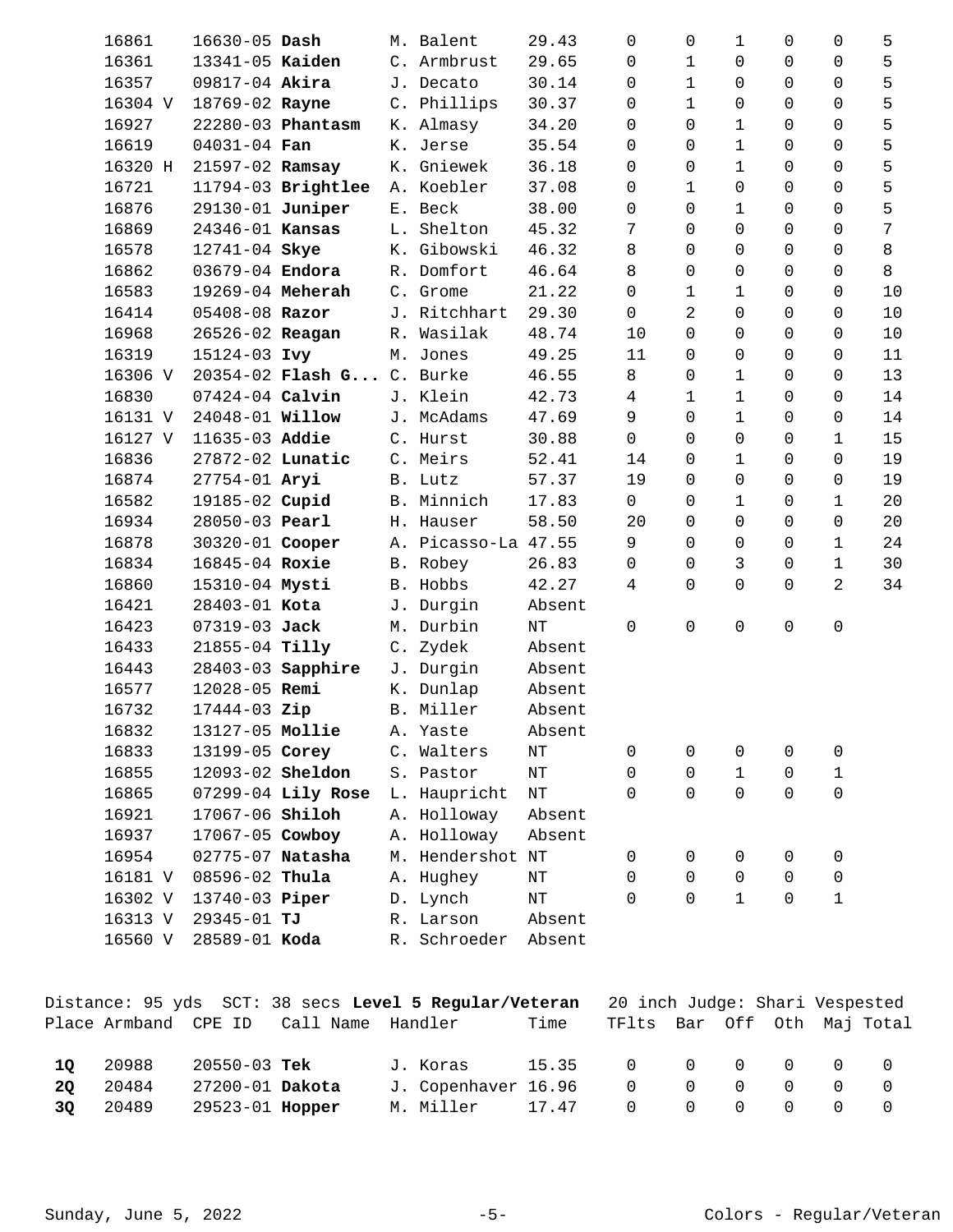| 4Q | 20929 V | 22932-01 Eli           |                          |            | E. Bowman           | 18.74 | 0            | 0              | $\Omega$       | $\Omega$       | 0              | 0            |
|----|---------|------------------------|--------------------------|------------|---------------------|-------|--------------|----------------|----------------|----------------|----------------|--------------|
| Q  | 20142   | 12402-05 Wick          |                          | H.         | Teegardin           | 20.37 | $\Omega$     | 0              | $\Omega$       | 0              | $\Omega$       | 0            |
| Q  | 20741   | 26153-01 Fli           |                          |            | S. Gordon           | 21.39 | $\Omega$     | 0              | $\Omega$       | $\Omega$       | $\Omega$       | $\Omega$     |
| Q  | 20482   | 26237-01 Rue           |                          |            | A. Pagan            | 22.10 | $\Omega$     | $\Omega$       | $\Omega$       | 0              | $\Omega$       | 0            |
| Q  | 20928 V | 22827-01 Pirlo         |                          |            | R. Loffredo         | 22.98 | 0            | 0              | $\Omega$       | $\Omega$       | $\Omega$       | $\mathbf 0$  |
| Q  | 20481   | 22355-02 Callie        |                          |            | K. Metz             | 23.20 | $\Omega$     | 0              | $\Omega$       | $\Omega$       | $\Omega$       | 0            |
| Q  | 20985   | 27497-02 Toffee        |                          | L.         | Woodruff            | 23.45 | $\Omega$     | 0              | $\Omega$       | 0              | 0              | 0            |
| Q  | 20953 V | $25093 - 01$ AJ        |                          |            | K. Streeter         | 23.92 | $\Omega$     | $\Omega$       | $\Omega$       | $\Omega$       | $\Omega$       | 0            |
| Q  | 20365 V | 19021-01 Bosco         |                          |            | D. Anthony          | 24.52 | $\Omega$     | 0              | $\Omega$       | $\Omega$       | $\Omega$       | $\mathbf 0$  |
| Q  | 20537   | 21030-04 Zorro         |                          |            | D. Davidheise 24.53 |       | $\Omega$     | $\Omega$       | $\Omega$       | $\Omega$       | $\Omega$       | 0            |
| Q  | 20466   | 13727-03 Firefly       |                          |            | M. Marinovich 24.67 |       | $\Omega$     | 0              | $\Omega$       | 0              | 0              | $\mathbf 0$  |
| Q  | 20743   | 23067-02 Nico          |                          |            | B. Botteri          | 24.67 | $\Omega$     | $\Omega$       | $\Omega$       | $\Omega$       | $\Omega$       | 0            |
| Q  | 20720 V | 26536-03 Shade         |                          |            | T. Widenhouse 24.74 |       | 0            | 0              | $\mathbf 0$    | 0              | $\overline{0}$ | 0            |
| Q  | 20486   | 28834-01 Bear          |                          | L.         | Jenkins             | 24.98 | $\Omega$     | 0              | $\Omega$       | 0              | $\Omega$       | 0            |
| Q  | 20971 V | 20550-02 Rue           |                          |            | J. Koras            | 25.04 | $\Omega$     | 0              | $\Omega$       | 0              | 0              | 0            |
| Q  | 20738   | 25718-02 Zeus          |                          |            | E. Clark            | 25.22 | $\Omega$     | $\Omega$       | $\Omega$       | 0              | 0              | 0            |
| Q  | 20475   | 10804-03 Fergie        |                          |            | S. Cappiello        | 25.44 | 0            | 0              | $\mathbf 0$    | 0              | $\Omega$       | 0            |
| Q  | 20324 T | 28204-01 Two           |                          |            | L. Anderson         | 26.06 | $\Omega$     | 0              | $\Omega$       | 0              | $\Omega$       | 0            |
| Q  | 20472   | 07963-04 Pepper        |                          |            | B. Menini           | 26.25 | $\Omega$     | $\Omega$       | $\Omega$       | $\Omega$       | $\Omega$       | $\Omega$     |
| Q  | 20382   | 09817-05 Aspen         |                          |            | J. Decato           | 26.43 | $\Omega$     | $\Omega$       | $\Omega$       | $\Omega$       | $\Omega$       | $\Omega$     |
| Q  | 20982   | 21521-02 Salty         |                          |            | N. Sorensen         | 26.86 | 0            | 0              | 0              | $\Omega$       | $\Omega$       | 0            |
| Q  | 20318 V | $14604 - 03$ Zuri      |                          |            | S. Grachek          | 26.94 | $\Omega$     | 0              | 0              | $\Omega$       | $\Omega$       | 0            |
| Q  | 20384   | 17994-02 Wally         |                          |            | J. Seitz            | 27.01 | $\Omega$     | $\Omega$       | $\Omega$       | 0              | 0              | $\Omega$     |
| Q  | 20534   | 08270-06 Shack         |                          | М.         | Moser               | 27.03 | $\Omega$     | $\Omega$       | $\Omega$       | $\Omega$       | $\Omega$       | $\Omega$     |
| Q  | 20952 V | 20550-01 Cote          |                          |            | J. Koras            | 27.06 | 0            | $\Omega$       | $\mathbf 0$    | $\Omega$       | $\Omega$       | 0            |
| Q  | 20386   | 19021-02 Oakie         |                          |            | D. Anthony          | 27.16 | $\Omega$     | 0              | $\Omega$       | $\Omega$       | $\Omega$       | $\mathbf 0$  |
| Q  | 20425 V | 10462-03 Dug           |                          |            | A. Fern             | 27.74 | $\Omega$     | 0              | $\Omega$       | $\Omega$       | $\Omega$       | $\Omega$     |
| Q  | 20388   |                        | 21149-09 Boom Boom       |            | J. Hughes           | 27.97 | $\Omega$     | 0              | $\Omega$       | $\Omega$       | $\Omega$       | $\Omega$     |
| Q  | 20735   | 09143-04 Zach          |                          |            | P. Cochran          | 28.13 | 0            | 0              | $\Omega$       | 0              | $\Omega$       | 0            |
| Q  | 20747   | 05187-05 Teppo         |                          |            | J. Schlegel         | 28.20 | 0            | 0              | $\Omega$       | $\Omega$       | $\Omega$       | $\mathbf 0$  |
| Q  | 20491   | 30214-01 Callie        |                          |            | K. Arnold           | 29.40 | $\Omega$     | 0              | $\Omega$       | 0              | $\Omega$       | 0            |
| Q  | 20141   | 23142-02 Dazzle        |                          |            | D. Wilson           | 29.54 | $\Omega$     | 0              | $\Omega$       | 0              | 0              | $\mathbf 0$  |
| Q  | 20631 V |                        | 25402-01 <b>Sullivan</b> |            | E. Nalley           | 30.28 | $\Omega$     | 0              | $\Omega$       | $\Omega$       | $\Omega$       | 0            |
| Q  |         | 20575 V 07772-02 Tesla |                          |            | K. Haveman-Ku 31.00 |       | $\mathsf{O}$ | $\overline{0}$ | $\overline{0}$ | $\overline{0}$ | $\mathsf{O}$   | $\mathsf{O}$ |
| Q  | 20143   | 09829-02 Scout         |                          | D.         | Hurst               | 31.65 | 0            | 0              | 0              | 0              | 0              | 0            |
| Q  | 20984   | 26526-01 Indie         |                          | R.         | Wasilak             | 31.66 | 0            | 0              | $\Omega$       | 0              | 0              | $\mathbf 0$  |
| Q  | 20737   | 23510-02 Colt          |                          | <b>B</b> . | Workman             | 31.97 | 0            | $\Omega$       | $\Omega$       | 0              | 0              | 0            |
| Q  | 20372 V | 26236-01 Zack          |                          |            | S. Hughes           | 32.18 | 0            | 0              | 0              | 0              | 0              | 0            |
| Q  | 20976   | 27497-01 Toasty        |                          |            | L. Woodruff         | 33.29 | $\Omega$     | 0              | 0              | 0              | 0              | 0            |
| Q  | 20432 V | 20182-02 Kira          |                          |            | D. Miller           | 33.66 | $\Omega$     | 0              | $\Omega$       | 0              | 0              | 0            |
| Q  | 20633 V | 27916-01 Bella         |                          |            | C. Bye              | 34.07 | $\Omega$     | 0              | $\Omega$       | 0              | 0              | 0            |
| Q  | 20366 V | 21149-04 Brownie       |                          |            | J. Hughes           | 34.10 | 0            | 0              | $\mathbf 0$    | 0              | 0              | 0            |
| Q  | 20376 V | 29214-01 Charlie       |                          |            | E. Russell          | 34.89 | 0            | 0              | 0              | 0              | 0              | 0            |
| Q  | 20389   | 23029-02 Pirlo         |                          | L.         | Coffman             | 34.93 | $\Omega$     | 0              | $\Omega$       | 0              | 0              | 0            |
| Q  | 20492   | 12062-04 Jalen         |                          |            | J. Cribb            | 34.94 | $\Omega$     | 0              | $\Omega$       | $\Omega$       | 0              | 0            |
| Q  | 20584 V | 21511-02 Fenway        |                          |            | R. Conti            | 36.17 | $\Omega$     | 0              | $\mathbf 0$    | 0              | $\Omega$       | 0            |
| Q  | 20628 V | 22099-02 Duncan        |                          |            | R. Cooney           | 36.74 | $\Omega$     | 0              | 0              | 0              | 0              | 0            |
| Q  | 20370 V | 25468-03 Spark         |                          |            | J. Franke           | 37.67 | $\Omega$     | $\Omega$       | $\Omega$       | $\Omega$       | 0              | 0            |
| Q  | 20329   | 13740-04 Henri         |                          |            | D. Lynch            | 39.27 | 1            | 0              | $\Omega$       | $\Omega$       | 0              | 1            |
| Q  | 20839 V | $07638 - 06$ Maxx      |                          |            | S. Nevitt           | 41.24 | 3            | 0              | $\Omega$       | 0              | $\Omega$       | $\mathsf{3}$ |
| Q  | 20139   | 20447-04 Ranger        |                          |            | R. Heinecke         | 41.29 | 3            | 0              | 0              | 0              | 0              | 3            |
|    | 20981   | 20550-04 Remy          |                          |            | J. Koras            | 15.64 | 0            | $\mathbf 1$    | 0              | 0              | $\Omega$       | 5            |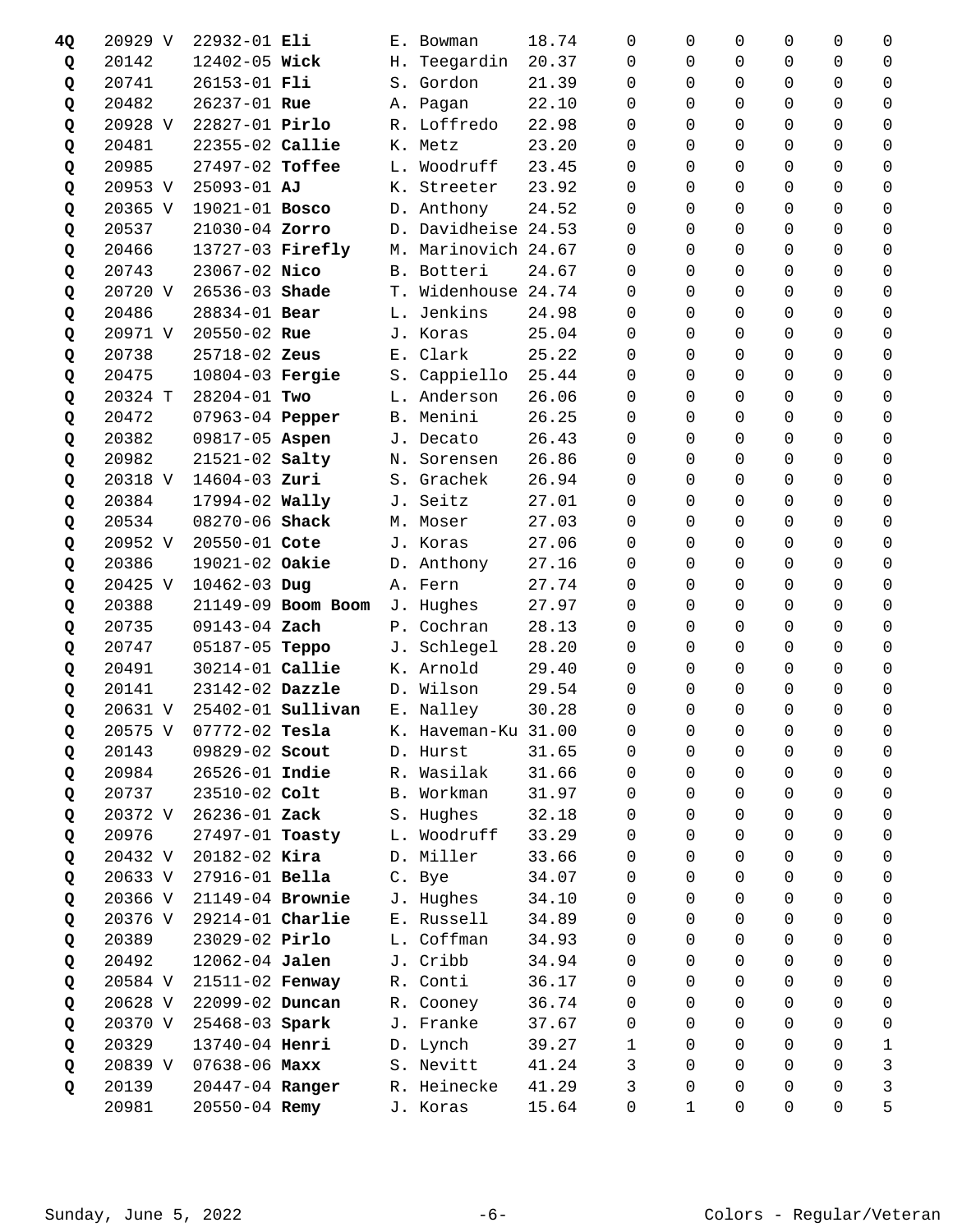| 20536   | 14181-08 Nick      |                      |    | A. Faas              | 17.39     | 0                   | $\mathbf{1}$        | $\Omega$       | 0                   | $\Omega$    | 5              |
|---------|--------------------|----------------------|----|----------------------|-----------|---------------------|---------------------|----------------|---------------------|-------------|----------------|
| 20739   | 22369-03 Reacher   |                      |    | M. Holland           | 20.12     | 0                   | $\mathbf{1}$        | 0              | 0                   | $\Omega$    | 5              |
| 20734   |                    | $07813 - 07$ Major C |    | A. Koebler           | 21.56     | 0                   | $\Omega$            | 1              | 0                   | $\Omega$    | 5              |
| 20331   | 20992-03 Hamish    |                      |    | C. Moore             | 22.10     | 0                   | $\mathbf{1}$        | 0              | 0                   | 0           | 5              |
| 20138   | 18088-02 Maddie    |                      |    | H. Weber             | 22.59     | 0                   | $\mathbf{1}$        | $\mathbf 0$    | 0                   | 0           | 5              |
| 20378   | 03511-06 Danteh    |                      |    | A. Malott            | 24.28     | $\mathsf{O}$        | $\mathbf{1}$        | $\mathbf 0$    | 0                   | 0           | 5              |
| 20532   |                    | 16706-03 Sweet Pea   |    | G. Stevens           | 27.56     | 0                   | $\Omega$            | $\mathbf{1}$   | 0                   | 0           | 5              |
| 20135   | $11635-04$ Caliber |                      |    | C. Hurst             | 32.28     | 0                   | $\Omega$            | $\mathbf 1$    | 0                   | 0           | 5              |
| 20973   | 06190-05 Boz       |                      |    | M. Snyder            | 34.13     | 0                   | 0                   | $\mathbf 1$    | 0                   | $\Omega$    | 5              |
| 20745   | 16745-08 Storm     |                      |    | C. Roman             | 35.58     | $\Omega$            | 0                   | $\mathbf 1$    | 0                   | $\Omega$    | 5              |
| 20469   | 06507-04 Joy       |                      |    | S. Amsden            | 36.19     | $\Omega$            | $\Omega$            | $\mathbf 1$    | 0                   | $\Omega$    | 5              |
| 20351 V | 26425-01 Maggie    |                      |    | D. Funk              | 38.19     | 0                   | $\mathbf 1$         | $\overline{0}$ | 0                   | 0           | 5              |
| 20639   | 02888-04 Flynn     |                      |    | C. Chase             | 38.25     | 0                   | $\Omega$            | $\mathbf 1$    | 0                   | 0           | 5              |
| 20967 V | 26462-01 Yoshi     |                      |    | W. Sweet             | 46.08     | 8                   | $\Omega$            | $\mathbf 0$    | 0                   | 0           | 8              |
| 20391   | 25468-04 Breeze    |                      |    | J. Franke            | 42.42     | $\overline{4}$      | $\mathbf{1}$        | $\mathbf 0$    | 0                   | $\Omega$    | $\overline{9}$ |
| 20477   | 08271-06 Toohey    |                      |    | K. Pudenz            | 19.26     | $\Omega$            | 2                   | $\mathbf 0$    | 0                   | 0           | 10             |
| 20478   | 09229-07 Vision    |                      |    | K. Tudor             | 23.92     | $\mathsf{O}$        | $\mathbf{1}$        | $\mathbf{1}$   | 0                   | 0           | 10             |
| 20385   | 18274-03 Cooper    |                      | D. | Coglietta            | 29.91     | $\Omega$            | 2                   | $\overline{0}$ | 0                   | $\Omega$    | 10             |
| 20383   | 12719-03 Keegan    |                      |    | B. Fitzgerald 36.72  |           | $\mathsf{O}$        | 2                   | 0              | 0                   | 0           | 10             |
| 20744   | 17800-02 Portia    |                      |    | A. Walkowicz         | 51.90     | 13                  | $\Omega$            | $\mathbf 0$    | 0                   | 0           | 13             |
| 20332   | 25370-03 Moss      |                      |    | A. McCabe            | 19.66     | 0                   | 2                   | 1              | 0                   | 0           | 15             |
| 20463   | 08271-07 Koda      |                      |    | K. Pudenz            | 24.85     | $\mathsf{O}$        | 0                   | $\mathbf 1$    | 0                   | $\mathbf 1$ | 20             |
| 20825 V | 07638-05 Jett      |                      |    | D. Yaste             | 29.99     | $\Omega$            | $\Omega$            | 3              | 0                   | $\mathbf 1$ | 30             |
| 20487   | 29093-01 Brooks    |                      |    | S. Lyons             | Absent    |                     |                     |                |                     |             |                |
| 20533   | $01514 - 07$ Luna  |                      |    | T. Hendrix           | Absent    |                     |                     |                |                     |             |                |
| 20975   | 15325-04 Jelly     |                      |    | H. Salamay           | $\rm{NT}$ | $\mathbf 0$         | $\Omega$            | 0              | 0                   | 0           |                |
| 20987   |                    | 15347-03 Ellie Mae   |    | H. Salamay           | $\rm{NT}$ | 0                   | $\Omega$            | $\mathbf 0$    | 0                   | 0           |                |
| 20416 V | 13732-03 Frankie   |                      |    | T. Richardson Absent |           |                     |                     |                |                     |             |                |
| 20877 V | 07299-03 Shadow    |                      |    | L. Haupricht         | NΤ        | $\mathsf{O}\xspace$ | $\mathsf{O}\xspace$ | $\mathbf{1}$   | $\mathsf{O}\xspace$ | $\mathsf 0$ |                |

|    |               |                        | Distance: 95 yds SCT: 38 secs Level 5 Regular/Veteran | 24 inch Judge: Shari Vespested |       |          |          |              |          |          |           |
|----|---------------|------------------------|-------------------------------------------------------|--------------------------------|-------|----------|----------|--------------|----------|----------|-----------|
|    | Place Armband | CPE<br>ID              | Call Name                                             | Handler                        | Time  | TFlts    | Bar      | Off          | Oth      |          | Maj Total |
|    |               |                        |                                                       |                                |       |          |          |              |          |          |           |
| 1Q | 24884         | $25126 - 02$ Olive     |                                                       | B. Slicker                     | 20.68 | 0        | $\Omega$ | $\Omega$     | $\Omega$ | $\Omega$ | $\Omega$  |
| 2Q | 24742 V       | 16370-02 Wilbur        |                                                       | S. Klein                       | 22.54 | 0        | 0        | $\Omega$     | $\Omega$ | $\Omega$ | $\Omega$  |
| 3Q | 24882         | $15373 - 05$ Bodie     |                                                       | J. Leitzsch                    | 23.49 | 0        | $\Omega$ | $\Omega$     | $\Omega$ | $\Omega$ | $\Omega$  |
| 4Q | 24333 V       | 14997-02 <b>Sydney</b> |                                                       | C. Matzok                      | 25.06 | 0        | 0        | 0            | 0        | $\Omega$ | 0         |
| Q  | 24887         | $21932-04$ Lincoln     |                                                       | P. Karst                       | 26.80 | 0        | 0        | $\Omega$     | $\Omega$ | $\Omega$ | $\Omega$  |
| Q  | 24886         | $27683 - 01$ Bernie    |                                                       | K. Lewis                       | 29.43 | 0        | $\Omega$ | $\Omega$     | $\Omega$ | $\Omega$ | $\Omega$  |
| Q  | 24989 V       | $29427-02$ Thunder     |                                                       | D. Peatt                       | 33.70 | $\Omega$ | $\Omega$ | $\Omega$     | $\Omega$ | $\Omega$ | $\Omega$  |
| Q  | 24888         | $19640 - 03$ Kayza     |                                                       | K. Paulsen                     | 35.06 | $\Omega$ | $\Omega$ | $\Omega$     | $\Omega$ | $\Omega$ | $\Omega$  |
| Q  | 24880 H       | $10559-02$ Kazzie      |                                                       | K. Alexander-                  | 38.62 | $\Omega$ | 0        | $\Omega$     | $\Omega$ | $\Omega$ | $\Omega$  |
|    | 24539 V       | $22241 - 03$ Ava       |                                                       | D. Sheatler                    | 35.26 | $\Omega$ | 0        | $\mathbf{1}$ | $\Omega$ | $\Omega$ | 5         |
|    | 24480 V       | $21830 - 02$ Watson    |                                                       | K. Shiple                      | 58.85 | 20       | 0        | $\Omega$     | $\Omega$ | 1        | 35        |
|    | 24977 V       | 29427-01 Storm         |                                                       | D. Peatt                       | ΝT    | $\Omega$ | 0        | 0            |          | $\Omega$ |           |

|    |                     | Distance: 95 yds  SCT: 43 secs <b>Level C Regular/Veteran</b> 4 inch Judqe: Shari Vespested |                                  |                 |  |  |        |
|----|---------------------|---------------------------------------------------------------------------------------------|----------------------------------|-----------------|--|--|--------|
|    |                     |                                                                                             | Time TFlts Bar Off Oth Maj-Total |                 |  |  |        |
| 10 | 4503 26169-01 Molly | T. Urban                                                                                    |                                  | 38.39 0 0 0 0 0 |  |  | $\cap$ |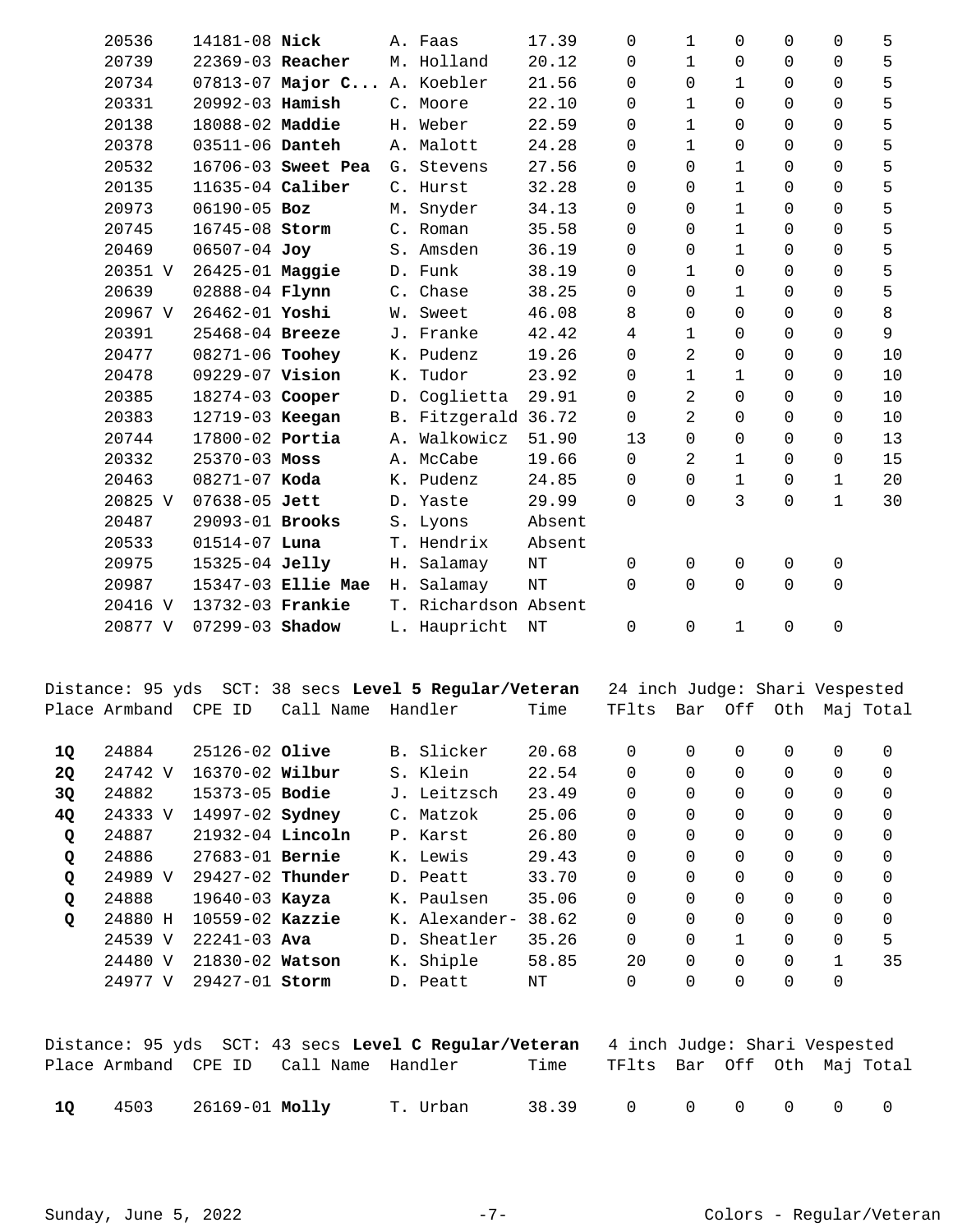|           |                      |                       | Distance: 95 yds SCT: 43 secs <b>Level C Regular/Veteran</b> |    |              |        | 8 inch Judge: Shari Vespested  |              |              |         |          |                       |
|-----------|----------------------|-----------------------|--------------------------------------------------------------|----|--------------|--------|--------------------------------|--------------|--------------|---------|----------|-----------------------|
|           | Place Armband CPE ID |                       | Call Name                                                    |    | Handler      | Time   | TFlts                          | Bar          |              | Off Oth |          | Maj Total             |
|           |                      |                       |                                                              |    |              |        |                                |              |              |         |          |                       |
| 1Q        | 8519                 | $22419 - 01$ Mia      |                                                              |    | M. Cortese   | 17.92  | 0                              | 0            | $\Omega$     | 0       | 0        | 0                     |
| <b>2Q</b> | 8773                 | 25781-02 Maeve        |                                                              |    | D. Scheel    | 19.31  | $\Omega$                       | $\Omega$     | 0            | 0       | 0        | $\Omega$              |
| 3Q        | 8670                 |                       | $17560 - 03$ Cotton                                          |    | S. Bankson   | 21.21  | 0                              | $\Omega$     | 0            | 0       | 0        | $\Omega$              |
| 4Q        | 8756                 | 04151-06 Queso        |                                                              |    | A. Golombek  | 21.31  | 0                              | $\Omega$     | $\mathbf 0$  | 0       | 0        | $\mathbf 0$           |
| Q         | 8605                 | $10856 - 05$ Gabi     |                                                              |    | C. Ponyah    | 22.32  | 0                              | 0            | $\Omega$     | 0       | 0        | 0                     |
| Q         | 8203                 | $16941 - 03$ Tally    |                                                              |    | H. Muir      | 22.72  | $\Omega$                       | $\Omega$     | $\Omega$     | 0       | 0        | 0                     |
| Q         | 8256 V               | $02584 - 03$ Nico     |                                                              |    | A. Potter    | 26.82  | 0                              | $\Omega$     | 0            | 0       | 0        | 0                     |
| Q         | 8614                 | 26241-02 Bruiser      |                                                              |    | B. Cohen     | 27.11  | 0                              | $\Omega$     | 0            | 0       | 0        | $\mathbf 0$           |
| Q         | 8176 H               |                       | 25962-02 Bob Hope                                            |    | M. Poulin    | 27.77  | 0                              | $\Omega$     | $\Omega$     | 0       | 0        | 0                     |
| Q         | 8658 V               | 26242-02 Alicia       |                                                              | К. | Christian    | 27.88  | $\Omega$                       | $\Omega$     | $\Omega$     | 0       | 0        | 0                     |
| Q         | 8177                 |                       | 25979-01 Gretzky                                             |    | M. Sutjiamin | 28.04  | $\Omega$                       | $\Omega$     | $\mathbf 0$  | 0       | $\Omega$ | 0                     |
| Q         | 8612                 | 19134-08 Kiwi         |                                                              |    | C. Fithian   | 28.25  | 0                              | $\Omega$     | $\mathbf 0$  | 0       | 0        | 0                     |
| Q         | 8807                 | $11741 - 04$ Ilsa     |                                                              |    | T. Nolan     | 29.14  | $\Omega$                       | $\Omega$     | $\Omega$     | 0       | 0        | 0                     |
| Q         | 8530                 | 25855-03 Louie        |                                                              |    | S. Botkin    | 29.54  | 0                              | $\Omega$     | $\Omega$     | 0       | $\Omega$ | 0                     |
| Q         | 8657 V               | 22892-01 Rocko        |                                                              |    | A. Lonneman  | 29.69  | $\Omega$                       | $\Omega$     | $\Omega$     | 0       | 0        | 0                     |
| Q         | 8413 V               | 19626-04 Eloise       |                                                              |    | J. Locke     | 29.99  | 0                              | $\Omega$     | $\Omega$     | 0       | 0        | 0                     |
| Q         | 8255 V               | 26248-01 Tails        |                                                              |    | E. Smith     | 30.06  | 0                              | $\Omega$     | $\Omega$     | 0       | 0        | 0                     |
| Q         | 8171                 | 16699-02 Rufus        |                                                              |    | Y. Clark     | 31.01  | $\Omega$                       | $\Omega$     | $\Omega$     | 0       | 0        | 0                     |
| Q         | 8166                 | $08144 - 05$ Mia      |                                                              |    | M. Buchel    | 32.65  | $\Omega$                       | $\Omega$     | $\Omega$     | 0       | 0        | 0                     |
| Q         | 8675                 | 19574-04 Tyke         |                                                              |    | C. LaCombe   | 33.21  | 0                              | $\Omega$     | $\Omega$     | 0       | 0        | 0                     |
| Q         | 8407 V               | $07009 - 05$ Missy    |                                                              |    | K. Swan      | 34.95  | $\mathbf 0$                    | $\Omega$     | $\mathbf 0$  | 0       | 0        | 0                     |
| Q         | 8169                 | 11124-02 Plinko       |                                                              |    | M. Hinckley  | 36.12  | 0                              | $\Omega$     | $\Omega$     | 0       | $\Omega$ | $\Omega$              |
| Q         | 8604                 | 09393-04 Billy        |                                                              |    | S. Tanner    | 36.83  | $\Omega$                       | $\Omega$     | $\Omega$     | 0       | 0        | 0                     |
| Q         | 8656 V               | 23093-02 Riker        |                                                              |    | A. Meeler    | 38.36  | $\Omega$                       | $\Omega$     | $\Omega$     | 0       | $\Omega$ | $\Omega$              |
| Q         | 8770                 | 24949-01 Lily         |                                                              |    | P. Bisker    | 38.46  | 0                              | $\Omega$     | $\mathbf 0$  | 0       | 0        | 0                     |
| Q         | 8271                 |                       | 14058-08 Charlie R. Stewart                                  |    |              | 39.72  | 0                              | $\Omega$     | $\Omega$     | 0       | 0        | 0                     |
| Q         | 8751                 | $01158-05$ Floozie    |                                                              |    | L. Kosmowski | 42.18  | 0                              | $\Omega$     | 0            | 0       | 0        | 0                     |
|           | 8210                 | 26066-01 Piper        |                                                              |    | L. Parkanzky | 46.30  | 3                              | $\Omega$     | $\mathbf 0$  | 0       | 0        | 3                     |
|           | 8607                 | 14464-02 Indy         |                                                              |    | D. Gentile   | 17.56  | 0                              | $\mathbf 0$  | $\mathbf{1}$ | 0       | 0        | 5                     |
|           | 8168                 | 08596-04 Litchi       |                                                              |    | A. Hughey    | 23.71  | 0                              | $\mathbf{1}$ | $\Omega$     | 0       | 0        | 5                     |
|           | 8211                 |                       | 26963-01 Hercules                                            |    | B. Wyatt     | 25.59  | 0                              | 0            | 2            | 0       | 0        | 10                    |
|           | 8679                 | 30579-02 Ruthie       |                                                              |    | J. Cope      | NT     | 0                              | 0            | $\mathbf 1$  | 0       | 0        |                       |
|           | 8805                 | 07288-02 Cindy        |                                                              |    | M. Abdo      | Absent |                                |              |              |         |          |                       |
|           |                      | 8157 V 22485-01 Sadie |                                                              |    | V. Shelburne | Absent |                                |              |              |         |          |                       |
|           |                      |                       |                                                              |    |              |        |                                |              |              |         |          |                       |
|           |                      |                       | Distance: 95 yds SCT: 43 secs Level C Regular/Veteran        |    |              |        | 12 inch Judge: Shari Vespested |              |              |         |          |                       |
|           |                      | Place Armband CPE ID  | Call Name                                                    |    | Handler      | Time   | TFlts                          |              |              |         |          | Bar Off Oth Maj Total |
| 1Q        | 12287                | 22325-02 Watson       |                                                              |    | S. Bonczyk   | 18.86  | 0                              | 0            | 0            | 0       | 0        | 0                     |
| 2Q        | 12802 V              | 23092-01 Kibo         |                                                              |    | S. Nevitt    | 19.68  | 0                              | 0            | $\mathbf 0$  | 0       | 0        | 0                     |
| 3Q        | 12910                | 12905-02 Lexi         |                                                              |    | N. Schmidt   | 19.76  | $\mathbf 0$                    | $\mathbf 0$  | $\mathbf 0$  | 0       | 0        | 0                     |
| 4Q        | 12907                | 10900-08 Beetle       |                                                              |    | G. Chapman   | 21.55  | $\mathbf 0$                    | $\Omega$     | $\Omega$     | 0       | 0        | 0                     |
| Q         | 12163 V              | 04642-03 Mirage       |                                                              |    | S. Reinolt   | 22.12  | 0                              | $\Omega$     | $\Omega$     | 0       | 0        | 0                     |
| Q         | 12455                | 15941-02 Eddie        |                                                              |    | J. Mendoza   | 22.17  | 0                              | $\Omega$     | $\Omega$     | 0       | 0        | 0                     |
| Q         | 12122                | 05051-07 Steeler      |                                                              |    | S. Deakin    | 22.34  | 0                              | 0            | $\mathbf 0$  | 0       | 0        | 0                     |
| Q         | 12915                | 29205-01 Winnie       |                                                              |    | A. Day       | 23.58  | 0                              | 0            | 0            | 0       | 0        | 0                     |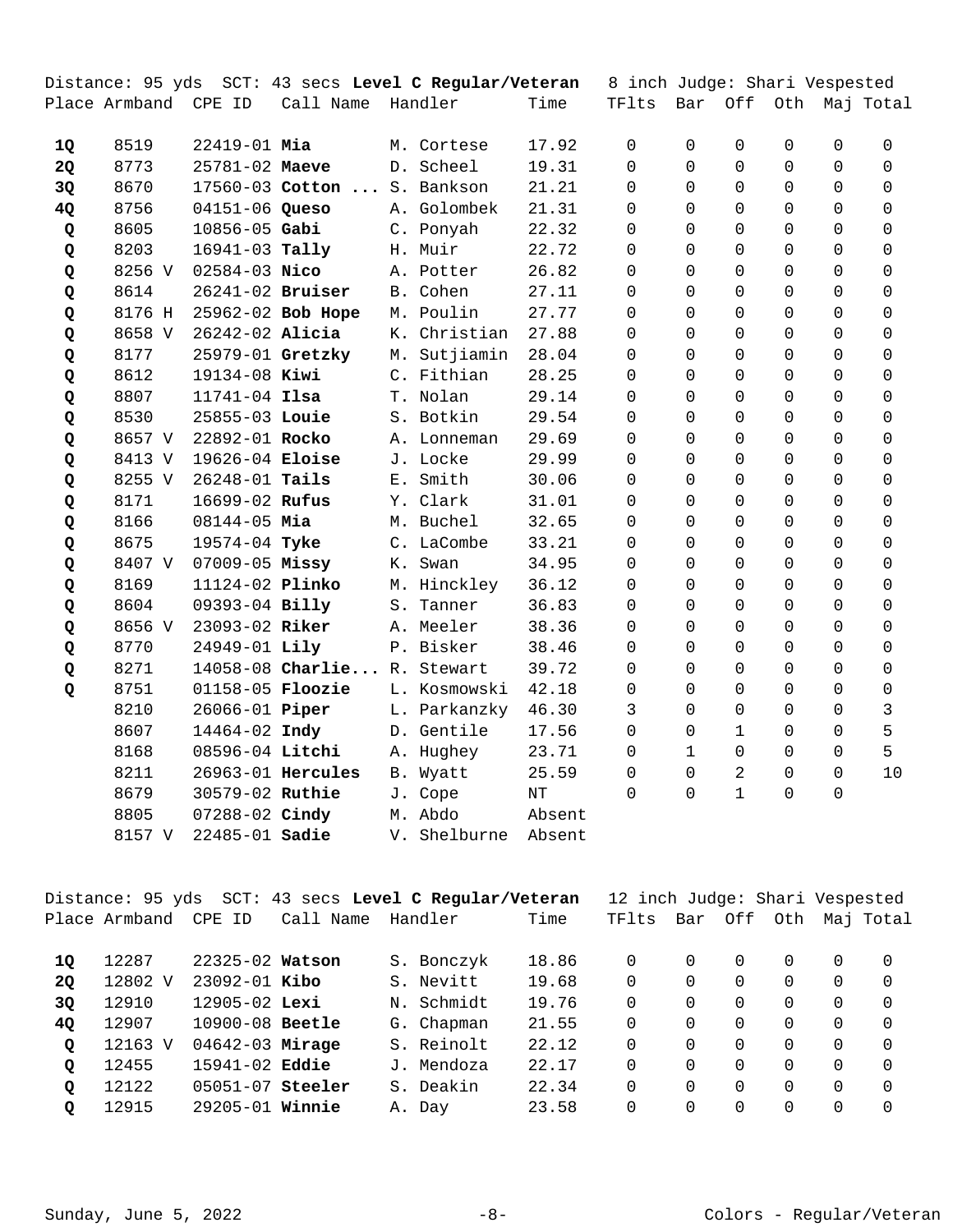| Q  | 12669 V              | $15658 - 03$ AN'A       |                                                       |           | J. Moore                       | 23.93     | 0                              | 0            | 0              | 0 | 0        | 0           |
|----|----------------------|-------------------------|-------------------------------------------------------|-----------|--------------------------------|-----------|--------------------------------|--------------|----------------|---|----------|-------------|
| Q  | 12666 V              | 05750-05 Finn           |                                                       |           | T. Landry                      | 24.68     | 0                              | 0            | 0              | 0 | 0        | 0           |
| Q  | 12222                | 23036-01 Murphy         |                                                       |           | B. Kamel                       | 24.69     | $\Omega$                       | $\Omega$     | 0              | 0 | 0        | $\Omega$    |
| Q  | 12229                | 26221-03 Gracie         |                                                       |           | C. Mosca                       | 24.70     | $\Omega$                       | $\Omega$     | $\Omega$       | 0 | $\Omega$ | $\Omega$    |
| Q  | 12813 V              | 27884-01 Cody           |                                                       |           | C. Schafer                     | 24.98     | $\Omega$                       | $\Omega$     | $\Omega$       | 0 | 0        | 0           |
| Q  | 12280                |                         | 15877-04 Benjamin                                     |           | P. Schairer                    | 25.11     | $\Omega$                       | $\Omega$     | $\Omega$       | 0 | 0        | 0           |
| Q  | 12105 V              | 06948-04 Calvin         |                                                       | <b>B.</b> | Gilday                         | 25.50     | $\Omega$                       | $\Omega$     | $\Omega$       | 0 | $\Omega$ | $\Omega$    |
| Q  | 12903                | 02361-04 Flora          |                                                       |           | E. Fletcher                    | 25.94     | $\Omega$                       | $\Omega$     | $\Omega$       | 0 | $\Omega$ | 0           |
| Q  | 12772 V              | 24984-01 Joey           |                                                       |           | T. Knilans                     | 26.27     | $\Omega$                       | $\Omega$     | $\Omega$       | 0 | 0        | 0           |
| Q  | 12226                | 27044-01 Abby           |                                                       |           | D. Haynes                      | 26.69     | 0                              | $\Omega$     | $\Omega$       | 0 | 0        | 0           |
| Q  | 12682                | 03493-03 Blink          |                                                       |           | S. Cron                        | 27.56     | $\Omega$                       | $\Omega$     | $\Omega$       | 0 | 0        | $\Omega$    |
| Q  | 12282                | $06375 - 03$ Iso        |                                                       |           | K. Boothe                      | 28.01     | $\Omega$                       | $\Omega$     | $\Omega$       | 0 | $\Omega$ | 0           |
| Q  | 12555                |                         | 16909-02 Smuggler                                     | К.        | Otis                           | 28.65     | $\Omega$                       | $\Omega$     | $\Omega$       | 0 | $\Omega$ | $\Omega$    |
| Q  | 12227                | 24676-02 Capri          |                                                       |           | T. Keinz                       | 29.17     | $\Omega$                       | $\Omega$     | $\Omega$       | 0 | 0        | $\mathbf 0$ |
| Q  | 12904                | 04239-03 Larry          |                                                       |           | C. Wilmoth                     | 29.22     | $\Omega$                       | $\Omega$     | $\Omega$       | 0 | $\Omega$ | $\Omega$    |
| Q  | 12753 V              |                         | 26385-02 Sir Percy                                    |           | L. Kreps                       | 29.84     | $\Omega$                       | $\Omega$     | $\Omega$       | 0 | $\Omega$ | 0           |
| Q  | 12823                | 27872-01 Winnie         |                                                       |           | C. Meirs                       | 30.47     | $\Omega$                       | $\Omega$     | $\Omega$       | 0 | $\Omega$ | $\Omega$    |
| Q  | 12460                | 25991-01 Jolie          |                                                       |           | R. Goudreau                    | 34.02     | 0                              | $\Omega$     | $\overline{0}$ | 0 | 0        | 0           |
| Q  | 12783                | 10908-03 Ice            |                                                       |           | J. Slivka                      | 34.33     | 0                              | $\Omega$     | 0              | 0 | 0        | 0           |
| Q  | 12461                | 27363-01 Sawyer         |                                                       | T.        | Dyson                          | 35.33     | 0                              | $\Omega$     | 0              | 0 | 0        | $\Omega$    |
| Q  | 12688                | 24560-01 <b>Sunny</b>   |                                                       |           | T. Brough                      | 35.83     | 0                              | $\Omega$     | 0              | 0 | 0        | $\Omega$    |
| Q  | 12691                | 27734-01 Mimi           |                                                       | Ν.        | Shimizu                        | 36.56     | 0                              | $\Omega$     | $\overline{0}$ | 0 | 0        | $\mathbf 0$ |
| Q  | 12453                | 12276-03 Tribble        |                                                       |           | V. Figure                      | 37.11     | 0                              | $\Omega$     | $\Omega$       | 0 | 0        | $\Omega$    |
| Q  | 12518 V              | 04564-06 Roo            |                                                       | R.        | Strasser                       | 38.21     | $\Omega$                       | $\Omega$     | $\Omega$       | 0 | $\Omega$ | $\Omega$    |
| Q  | 12218                | 03927-06 Babu           |                                                       | $D$ .     | Johnson                        | 38.89     | $\Omega$                       | $\Omega$     | $\Omega$       | 0 | $\Omega$ | $\Omega$    |
| Q  | 12809 V              | 13973-03 Keiran         |                                                       |           | S. Rockhill                    | 42.38     | $\Omega$                       | $\Omega$     | $\mathbf 0$    | 0 | 0        | $\mathbf 0$ |
| Q  | 12816                | 03122-09 WeeGee         |                                                       |           | J. Rochedieu                   | 43.18     | $\Omega$                       | $\Omega$     | 0              | 0 | 0        | 0           |
|    | 12217                | 02585-04 Ryder          |                                                       | Ρ.        | Idlof                          | 24.63     | $\Omega$                       | $\mathbf{1}$ | 0              | 0 | $\Omega$ | 5           |
|    | 12288                |                         | 26038-02 Triscuit                                     |           | R. Finley                      | 25.39     | $\Omega$                       | $\mathbf{1}$ | 0              | 0 | $\Omega$ | 5           |
|    | 12179 V              | 28140-01 Rocket         |                                                       |           | M. McElwee                     | 32.55     | $\Omega$                       | $\Omega$     | $\mathbf{1}$   | 0 | 0        | 5           |
|    | 12556                | 14261-02 Shelby         |                                                       | R.        | Jacobi                         | 35.98     | $\Omega$                       | $\Omega$     | $\mathbf 1$    | 0 | 0        | 5           |
|    | 12207 V              | 20129-01 Blackie        |                                                       |           | S. Howarth                     | 37.03     | $\Omega$                       | $\Omega$     | 1              | 0 | $\Omega$ | 5           |
|    | 12174 V              | 20892-01 <b>Paisley</b> |                                                       |           | B. Bowden                      | 31.48     | $\Omega$                       | 2            | $\Omega$       | 0 | 0        | 10          |
|    | 12551                | 13724-03 Rhythm         |                                                       |           | R. Hermance                    | NΤ        | 0                              | 0            | 1              | 0 | 0        |             |
|    | 12686                | 22892-03 Billee         |                                                       |           | S. Tempel                      | $\rm{NT}$ | 0                              | 0            | $\mathbf 0$    | 0 | 0        |             |
|    | 12693                | 29702-01 Oliver         |                                                       |           | L. Bettinger                   | $\rm{NT}$ | 0                              | $\Omega$     | $\Omega$       | 0 | 0        |             |
|    | 12276 V              | 22325-01 Sadie          |                                                       |           | S. Bonczyk                     | Absent    |                                |              |                |   |          |             |
|    | 12811                | $21067 - 02$ Siya       |                                                       |           | J. Austin                      | $\rm{NT}$ | 0                              | 0            | 0              | 0 | 0        |             |
|    |                      |                         |                                                       |           |                                |           |                                |              |                |   |          |             |
|    |                      |                         | Distance: 95 yds SCT: 38 secs Level C Regular/Veteran |           |                                |           | 16 inch Judge: Shari Vespested |              |                |   |          |             |
|    | Place Armband CPE ID |                         | Call Name Handler                                     |           |                                | Time      | TFlts Bar Off Oth Maj Total    |              |                |   |          |             |
| 1Q | 16323                | 28078-01 Nicki          |                                                       |           | A. Goldman                     | 18.77     | 0                              | 0            | 0              | 0 | 0        | 0           |
| 20 | $1612E$ $U$          | 0601002222              |                                                       |           | C <sub>1</sub> 1A <sub>2</sub> | 10 Q E    | $\cap$                         |              |                |   |          |             |

| 20      | 16125 V | $06948-03$ Leela       | B. Gilday    | 19.95 |          | 0 | $\Omega$ | $\Omega$ | $\Omega$ |
|---------|---------|------------------------|--------------|-------|----------|---|----------|----------|----------|
| 3Q      | 16835   | 23089-01 <b>Slyder</b> | M. Abdo      | 20.16 |          | 0 | 0        |          |          |
| 40      | 16626   | 19134-06 Vegemite      | C. Fithian   | 20.20 | 0        | 0 |          | 0        | $\left($ |
| $\circ$ | 16369   | 04813-06 Dori Blue     | B. Hartman   | 20.30 |          | 0 |          | 0        |          |
| O       | 16316   | 05267-04 Kopper        | K. Kalwa     | 20.34 | 0        | 0 |          | 0        | $\Omega$ |
| O       | 16422   | $05408 - 09$ Jessie    | J. Ritchhart | 20.99 | 0        | 0 | 0        | 0        | $\Omega$ |
| o       | 16871   | 26486-01 Graycie       | D. Elder     | 21.15 | 0        | 0 | $\Omega$ | 0        | $\Omega$ |
| O       | 16434   | $22544 - 02$ Tres      | S. Rapey     | 21.22 | $\Omega$ | 0 |          | 0        | $\Omega$ |
|         |         |                        |              |       |          |   |          |          |          |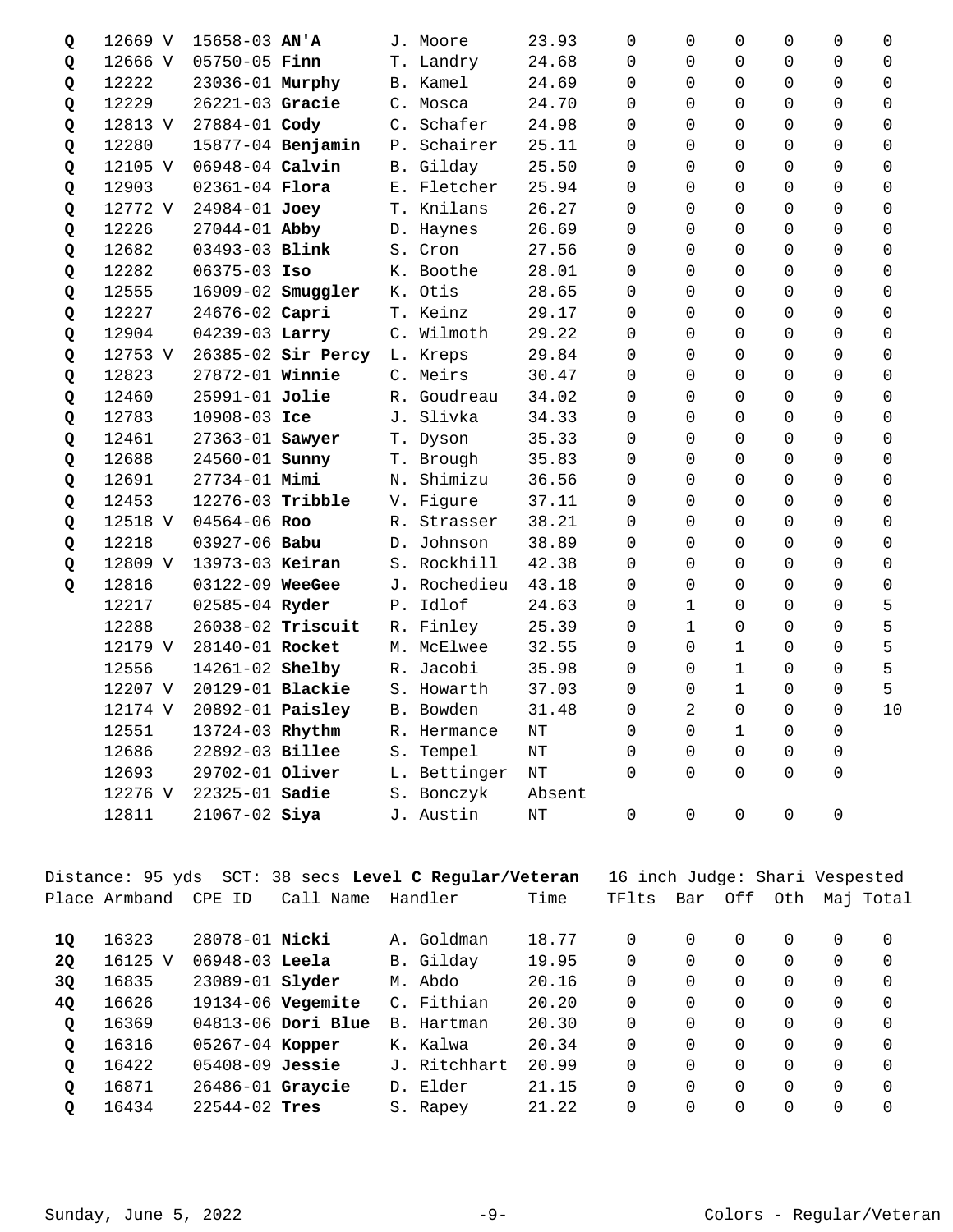| Q | 16359   | $11495 - 03$ Kimba     |                     |       | V. Haviland          | 21.91     | 0            | $\Omega$     | $\Omega$       | 0                   | 0              | 0              |
|---|---------|------------------------|---------------------|-------|----------------------|-----------|--------------|--------------|----------------|---------------------|----------------|----------------|
| Q | 16924   | 10900-04 Toad          |                     |       | G. Chapman           | 22.22     | 0            | $\Omega$     | 0              | 0                   | 0              | 0              |
| Q | 16419   | 02674-07 Ryder         |                     |       | K. Stanley           | 22.24     | $\Omega$     | $\Omega$     | $\Omega$       | 0                   | $\Omega$       | $\Omega$       |
| Q | 16418   | 01557-06 Rose          |                     | C.    | Thom                 | 22.44     | 0            | $\Omega$     | 0              | 0                   | 0              | 0              |
| Q | 16730   | 26396-02 Exxon         |                     |       | S. Burk              | 22.52     | 0            | $\Omega$     | $\Omega$       | 0                   | 0              | $\Omega$       |
| Q | 16573   | 02646-05 Deena         |                     |       | C. Killam            | 22.56     | $\Omega$     | $\Omega$     | 0              | 0                   | 0              | 0              |
| Q | 16442   | 28258-02 Cora          |                     |       | F. Hudson            | 22.88     | $\Omega$     | $\Omega$     | 0              | 0                   | 0              | $\Omega$       |
| Q | 16428   | 17798-04 Smokey        |                     |       | K. Daughtridg        | 22.93     | 0            | 0            | $\overline{0}$ | 0                   | 0              | 0              |
| Q | 16559 V | 24246-01 Sophie        |                     |       | J. Weiss             | 23.00     | $\Omega$     | $\Omega$     | 0              | 0                   | 0              | $\Omega$       |
| Q | 16426   | 10763-03 Grace         |                     |       | L. Eagler            | 23.29     | $\Omega$     | $\Omega$     | 0              | 0                   | 0              | 0              |
| Q | 16362   | 14337-03 Shelby        |                     |       | L. Seguin            | 23.72     | 0            | $\Omega$     | 0              | 0                   | 0              | $\Omega$       |
| Q | 16424   | $07844 - 04$ Rush      |                     |       | A. Ritchie           | 24.12     | 0            | 0            | 0              | 0                   | 0              | 0              |
| Q | 16133 V | 24326-02 Raven         |                     |       | T. Pomeroy           | 25.00     | 0            | $\Omega$     | 0              | 0                   | 0              | 0              |
| Q | 16352   | 03511-05 Kaioteh       |                     |       | A. Malott            | 25.47     | $\Omega$     | $\Omega$     | 0              | 0                   | 0              | 0              |
| Q | 16616   | $07529 - 06$ Navi      |                     | К.    | Caplan               | 25.80     | $\Omega$     | $\Omega$     | 0              | 0                   | $\Omega$       | $\Omega$       |
| Q | 16581   | 29079-02 Peridot       |                     |       | L. Dickson           | 26.33     | 0            | $\Omega$     | $\overline{0}$ | 0                   | 0              | 0              |
| Q | 16358   | 02821-03 Swiper        |                     |       | C. Snowden           | 26.53     | $\Omega$     | $\Omega$     | $\mathbf 0$    | 0                   | 0              | 0              |
| Q | 16309 V | 27247-01 Peter         |                     |       | L. Gruszka           | 26.53     | $\Omega$     | $\Omega$     | $\Omega$       | 0                   | 0              | 0              |
| Q | 16356   | 09571-02 Bosco         |                     |       | M. Holder            | 26.64     | $\Omega$     | $\Omega$     | $\Omega$       | 0                   | 0              | 0              |
| Q | 16863   | 18621-03 Rica          |                     |       | J. Greco             | 26.75     | 0            | $\Omega$     | 0              | 0                   | 0              | 0              |
| Q | 16935   |                        | $28554-01$ Sriracha |       | S. Bodwell           | 26.76     | 0            | 0            | 0              | 0                   | 0              | 0              |
| Q | 16923   |                        | 07323-03 Khaleesi   |       | M. Bocock            | 27.14     | $\Omega$     | $\Omega$     | $\Omega$       | 0                   | 0              | $\Omega$       |
| Q | 16726   | 15607-07 Kassie        |                     |       | T. Miller            | 27.22     | $\Omega$     | $\Omega$     | 0              | 0                   | 0              | 0              |
| Q | 16431 H | 17131-08 Dani          |                     |       | P. Young             | 27.42     | 0            | $\Omega$     | $\Omega$       | 0                   | 0              | 0              |
| Q | 16564 V | 19269-01 Oreo          |                     |       | C. Grome             | 27.48     | 0            | $\Omega$     | $\mathbf 0$    | 0                   | 0              | 0              |
| Q | 16427   | 12842-02 Tessie        |                     |       | C. Rovner            | 29.10     | 0            | $\Omega$     | $\Omega$       | 0                   | $\Omega$       | $\Omega$       |
| Q | 16566 V | 21511-01 <b>Willow</b> |                     |       | R. Conti             | 29.25     | $\Omega$     | $\Omega$     | $\Omega$       | 0                   | $\Omega$       | 0              |
| Q | 16828   | 03122-08 Wonder        |                     |       | J. Rochedieu         | 29.69     | $\Omega$     | $\Omega$     | $\Omega$       | 0                   | $\Omega$       | $\Omega$       |
| Q | 16310 V | 27369-01 Ozzie         |                     |       | K. Lee               | 31.06     | 0            | $\mathbf 0$  | 0              | 0                   | 0              | 0              |
| Q | 16435   | 22993-01 Marty         |                     |       | A. Fager             | 32.25     | 0            | $\Omega$     | 0              | 0                   | 0              | $\Omega$       |
| Q | 16439   | 25775-01 Renly         |                     | $S$ . | Tomes                | 38.81     | 0            | $\Omega$     | 0              | 0                   | 0              | 0              |
|   | 16567 V | 22459-02 Bungee        |                     |       | C. Diaz              | 40.32     | 2            | $\Omega$     | 0              | 0                   | 0              | 2              |
|   | 16856   | 31237-01 Dory          |                     |       | J. Bender            | 40.94     | 2            | $\mathbf 0$  | $\mathbf 0$    | 0                   | 0              | $\overline{2}$ |
|   | 16374   | 26876-01 Ellie         |                     |       | A. Brownell          | 41.48     | $\mathsf{3}$ | $\mathbf 0$  | $\mathsf{O}$   | $\mathsf{O}\xspace$ | $\overline{0}$ | 3              |
|   | 16308 V | 25654-01 Zoe           |                     | J.    | Whitis               | 42.78     | 4            | 0            | 0              | 0                   | 0              | 4              |
|   | 16353   |                        | 04813-05 Ici Blue   |       | B. Hartman           | 21.57     | 0            | $\mathbf 1$  | 0              | 0                   | 0              | 5              |
|   | 16563 V | 19076-03 Jerica        |                     |       | L. Johnson           | 26.35     | 0            | $\Omega$     | 1              | 0                   | 0              | 5              |
|   | 16636   | 07529-07 Storm         |                     |       | K. Caplan            | 32.94     | 0            | $\Omega$     | $\mathbf{1}$   | 0                   | 0              | 5              |
|   | 16622   | 04255-08 Maizie        |                     | $S$ . | Smith                | 33.14     | 0            | $\Omega$     | $\mathbf 1$    | 0                   | 0              | 5              |
|   | 16621   | 08100-03 Mystic        |                     |       | S. Conrow            | 37.13     | 0            | $\Omega$     | 1              | 0                   | 0              | 5              |
|   | 16184 T | 17016-08 Dixie         |                     |       | D. Drouare           | 27.48     | 0            | $\mathbf{1}$ | $\mathbf 1$    | 0                   | 0              | 10             |
|   | 16307 V |                        | 25370-01 Maverick   |       | A. McCabe            | 36.48     | $\mathbf 0$  | 2            | $\mathbf 0$    | 0                   | 0              | 10             |
|   | 16569 V |                        | 26050-01 Zavannah   |       | A. Phillips          | 51.98     | 13           | $\Omega$     | 0              | 0                   | 0              | 13             |
|   | 16731   | 11072-04 Patch         |                     | Α.    | Okrasinski           | 25.10     | $\mathbf 0$  | $\Omega$     | 0              | 0                   | 1              | 15             |
|   | 16371   | 25575-02 Whiskey       |                     |       | K. Shepherd          | Absent    |              |              |                |                     |                |                |
|   | 16415   | $07844 - 03$ Compass   |                     |       | A. Ritchie           | $\rm{NT}$ | 0            | 0            | 1              | 0                   | 0              |                |
|   | 16724   | 13155-04 Flo           |                     |       | J. Haarsma           | $\rm{NT}$ | $\Omega$     | $\Omega$     | $\mathbf 1$    | 0                   | 0              |                |
|   | 16837   | 28727-01 Riley         |                     |       | L. Potter            | $\rm{NT}$ | 0            | 0            | 2              | 0                   | 0              |                |
|   | 16936   | 10900-06 <b>Squid</b>  |                     |       | C. Foster            | $\rm{NT}$ | $\Omega$     | $\Omega$     | $\mathbf 0$    | 0                   | 0              |                |
|   | 16124 V | 03784-03 Fame          |                     |       | B. Allen             | Absent    |              |              |                |                     |                |                |
|   | 16126 V | 10573-02 Alfie         |                     |       | G. Mastrianni Absent |           |              |              |                |                     |                |                |
|   | 16189 V | 26319-01 Jasmine       |                     |       | P. Sager             | Absent    |              |              |                |                     |                |                |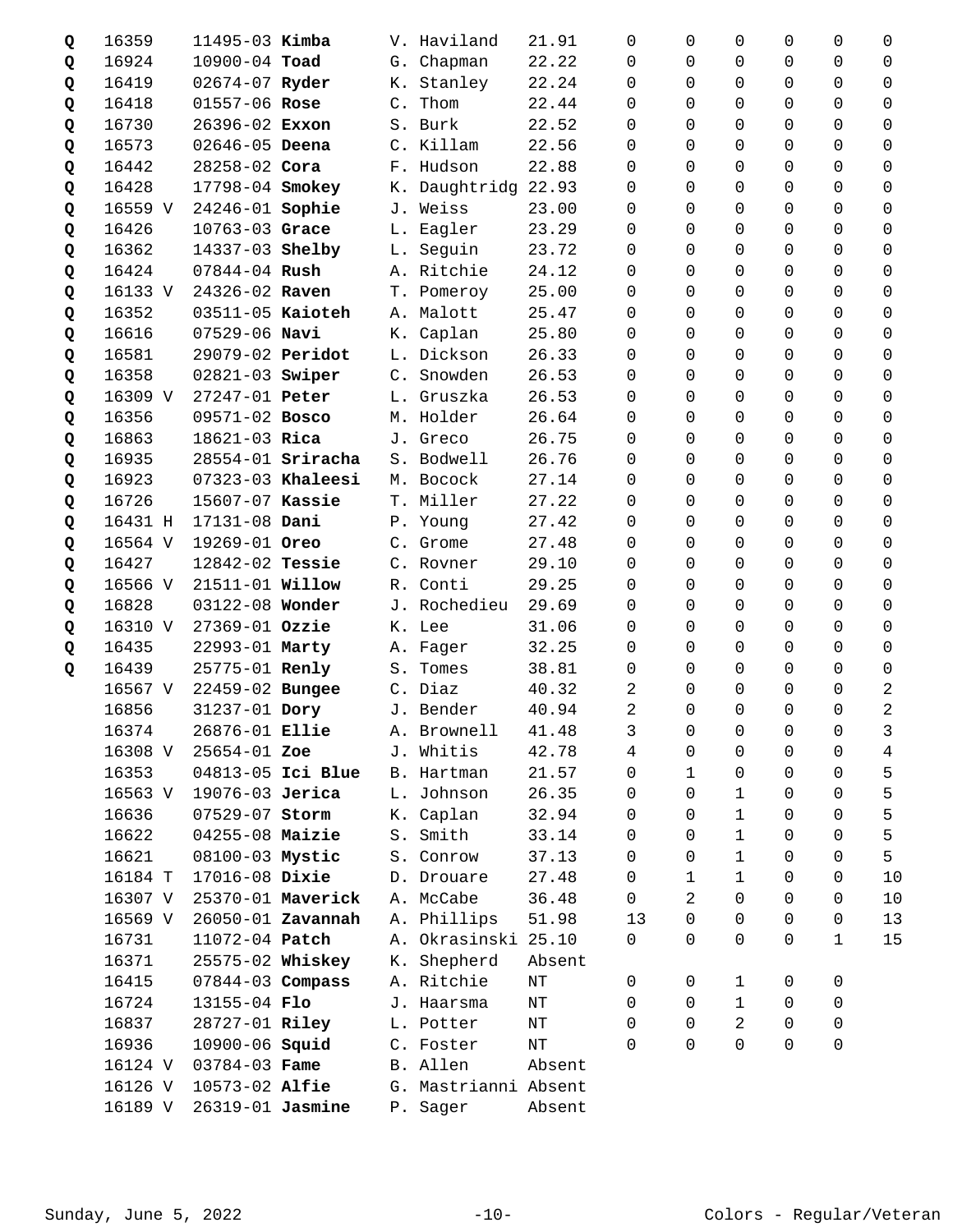|                 |                      |                                          |                            |           | Distance: 95 yds SCT: 38 secs Level C Regular/Veteran |                | 20 inch Judge: Shari Vespested |                      |                  |          |          |           |
|-----------------|----------------------|------------------------------------------|----------------------------|-----------|-------------------------------------------------------|----------------|--------------------------------|----------------------|------------------|----------|----------|-----------|
|                 | Place Armband CPE ID |                                          | Call Name                  |           | Handler                                               | Time           | TFlts                          | Bar                  | Off              | Oth      |          | Maj Total |
|                 |                      |                                          |                            |           |                                                       |                |                                |                      |                  |          |          |           |
| 1Q<br><b>2Q</b> | 20986<br>20471       | 30698-01 <b>Fawkes</b><br>07732-04 Brick |                            | L.        | E. Buerger<br>O'Neil                                  | 17.63<br>18.53 | 0<br>$\Omega$                  | $\Omega$<br>$\Omega$ | 0<br>0           | 0<br>0   | 0<br>0   | 0<br>0    |
|                 | 20392                | 14337-02 Shynie                          |                            |           |                                                       | 19.19          | $\Omega$                       | $\Omega$             | $\Omega$         | 0        | 0        | $\Omega$  |
| 3Q              | 20617 V              | 01031-04 Blaze                           |                            | L.        | Seguin<br>J. Murrin                                   | 19.32          | $\Omega$                       | $\Omega$             | $\Omega$         | 0        | 0        |           |
| 4Q              | 20736                |                                          |                            |           |                                                       |                |                                |                      |                  |          |          | 0         |
| Q               |                      | 15607-05 Brie                            |                            |           | T. Miller                                             | 19.43          | $\Omega$                       | $\Omega$             | $\Omega$         | 0        | 0        | 0         |
| Q               | 20641                | 11300-05 Navy                            |                            | D.        | Shelton                                               | 21.99          | $\Omega$                       | $\Omega$             | $\Omega$         | 0        | 0        | 0         |
| Q               | 20964 V              | 23808-01 Sophie                          |                            |           | K. Underwood<br>D. McCall                             | 22.97          | $\Omega$                       | $\Omega$<br>$\Omega$ | 0<br>$\mathbf 0$ | 0<br>0   | 0<br>0   | 0         |
| Q               | 20140                | 21341-04 Hershey                         |                            |           |                                                       | 23.21          | 0                              |                      |                  |          |          | 0         |
| Q               | 20470                | 07134-06 Jaguar                          |                            |           | R. Wolters                                            | 23.22          | 0                              | $\Omega$             | 0                | 0        | 0        | 0         |
| Q               | 20963 V              | 23195-01 Laila                           |                            | J.        | Sorum                                                 | 23.22          | 0                              | $\Omega$             | 0                | 0        | 0        | 0         |
| Q               | 20978<br>20134       | 23808-02 <b>Simon</b><br>01100-07 Xenia  |                            |           | K. Underwood<br>S. Davis                              | 23.34<br>23.72 | $\Omega$                       | $\Omega$<br>$\Omega$ | 0<br>$\mathbf 0$ | 0<br>0   | 0<br>0   | 0         |
| Q               | 20473                | 03033-07 Flame                           |                            |           | U. Janicki                                            | 24.28          | 0<br>$\Omega$                  | 0                    | $\Omega$         | 0        | 0        | 0<br>0    |
| Q               |                      | 22528-03 Jimmy                           |                            |           | Steg                                                  | 24.54          | $\Omega$                       | $\Omega$             | $\Omega$         | 0        | 0        | 0         |
| Q               | 20983<br>20748       |                                          |                            | T.        |                                                       | 24.63          |                                | $\Omega$             | $\Omega$         | 0        | $\Omega$ |           |
| Q               |                      | 05187-04 Graycen<br>11326-03 Lucy        |                            | J.        | Schlegel<br>K. Whitman                                | 24.96          | 0<br>$\Omega$                  | $\Omega$             |                  | 0        | 0        | 0         |
| Q               | 20535                |                                          | $05450 - 06$ Pandemo       |           | D. Piroha                                             | 25.36          |                                | $\Omega$             | 0<br>$\Omega$    |          |          | 0         |
| Q               | 20381<br>20580 V     | 15741-02 Sara                            |                            |           | Johnston                                              |                | 0<br>$\Omega$                  | $\Omega$             | $\Omega$         | 0        | 0        | 0         |
| Q               | 20969 V              | 26766-01 Imani                           |                            | S.        | R. Lonczak                                            | 25.45<br>25.46 | $\Omega$                       | $\Omega$             | $\Omega$         | 0<br>0   | 0<br>0   | 0<br>0    |
| Q               | 20390                | 25295-02 Kiche                           |                            |           | C. Hattabaugh 25.51                                   |                | $\Omega$                       | $\Omega$             | $\Omega$         | 0        | 0        | 0         |
| Q<br>Q          | 20540                | 24764-02 Tipo                            |                            |           | D. Vinci                                              | 25.52          | $\Omega$                       | $\Omega$             | $\Omega$         | 0        | 0        | 0         |
| Q               | 20328                | 12000-08 Susi                            |                            |           | D. Keith                                              | 25.82          | $\Omega$                       | $\Omega$             | $\Omega$         | 0        | 0        | 0         |
| Q               | 20483                | $27036 - 01$ Jax                         |                            | К.        | Smith                                                 | 25.89          | $\Omega$                       | $\Omega$             | $\Omega$         | 0        | $\Omega$ | 0         |
| Q               | 20436 V              | 23393-01 Elphie                          |                            | Η.        | Ship                                                  | 26.29          | $\Omega$                       | $\Omega$             | $\Omega$         | 0        | 0        | 0         |
| Q               | 20485                | 27848-01 Ripley                          |                            |           | E. Woodard                                            | 27.36          | 0                              | $\Omega$             | $\Omega$         | 0        | 0        | 0         |
| Q               | 20980                | 19595-03 Liadrin                         |                            | М.        | Engemann                                              | 27.38          | $\Omega$                       | 0                    | $\Omega$         | 0        | 0        | 0         |
| Q               | 20623 V              | 11300-04 Volley                          |                            | $D$ .     | Shelton                                               | 27.96          | 0                              | $\Omega$             | $\Omega$         | 0        | 0        | 0         |
| Q               | 20464                | 09229-06 Majik                           |                            | К.        | Tudor                                                 | 28.45          | $\Omega$                       | $\Omega$             | 0                | 0        | 0        | 0         |
| Q               | 20645                |                                          | 28145-01 <b>Fletcher</b>   | <b>B.</b> | Ship                                                  | 28.59          | 0                              | $\Omega$             | $\mathbf 0$      | 0        | 0        | 0         |
| Q               | 20733                | 26536-02 Sage                            |                            |           | T. Widenhouse 28.69                                   |                | $\Omega$                       | $\Omega$             | $\Omega$         | $\Omega$ | 0        | $\Omega$  |
| Q               | 20379                | 21149-06 Tony                            |                            |           | J. Hughes                                             | 29.13          | 0                              | 0                    | $\mathbf 0$      | 0        | 0        | 0         |
| Q               | 20438 V              | 25247-01 Addi                            |                            |           | K. Rueschhoff 30.43                                   |                | 0                              | 0                    | 0                | 0        | 0        | 0         |
| Q               | 20961 V              | 20156-01 Ozzie                           |                            |           | J. Lewis                                              | 30.48          | 0                              | $\Omega$             | $\mathbf 0$      | 0        | 0        | 0         |
| Q               | 20368 V              | 25295-01 Satie                           |                            |           | C. Hattabaugh 31.19                                   |                | 0                              | $\Omega$             | $\Omega$         | 0        | 0        | 0         |
| Q               | 20851 V              | 02922-06 Soren                           |                            |           | C. Hopper                                             | 33.05          | 0                              | $\Omega$             | 0                | 0        | 0        | 0         |
| Q               | 20972                | 15347-02 Heidi                           |                            |           | H. Salamay                                            | 35.53          | 0                              | $\Omega$             | 0                | 0        | 0        | 0         |
| Q               | 20490                | 29884-01 Rupee                           |                            |           | D. Anctil                                             | 36.06          | 0                              | 0                    | 0                | 0        | 0        | 0         |
| Q               | 20974                | 12713-03 Andy                            |                            |           | L. Garfinkel                                          | 37.47          | 0                              | 0                    | $\Omega$         | 0        | 0        | 0         |
|                 | 20479                | 21097-03 Halo                            |                            |           | L. Voncina                                            | 39.51          | 1                              | $\Omega$             | $\Omega$         | 0        | 0        | 1         |
|                 | 20488                | 29342-02 Zeke                            |                            |           | D. Norwood                                            | 20.17          | 0                              | $\mathbf{1}$         | 0                | 0        | 0        | 5         |
|                 | 20476                | 11796-05 Bizzy                           |                            |           | L. Tagliaferr                                         | 23.38          | 0                              | $\mathbf{1}$         | $\mathbf 0$      | 0        | 0        | 5         |
|                 | 20137                |                                          | 15780-04 Abracad P. Snyder |           |                                                       | 23.65          | 0                              | $\mathbf 1$          | $\Omega$         | 0        | 0        | 5         |
|                 | 20467                | 19295-04 Tavi                            |                            |           | P. French                                             | 24.17          | 0                              | $\mathbf{1}$         | $\Omega$         | 0        | 0        | 5         |
|                 | 20380                | 04813-07 Aggi Jo                         |                            |           | B. Hartman                                            | 24.53          | 0                              | $\mathbf{1}$         | 0                | 0        | 0        | 5         |
|                 | 20644                | $26241 - 03$ Aura                        |                            |           | B. Cohen                                              | 25.43          | 0                              | 0                    | 1                | 0        | 0        | 5         |
|                 | 20951 V              | 14040-03 Risq                            |                            |           | J. Slingerlan 27.56                                   |                | 0                              | 1                    | 0                | 0        | 0        | 5         |
|                 |                      |                                          |                            |           |                                                       |                |                                |                      |                  |          |          |           |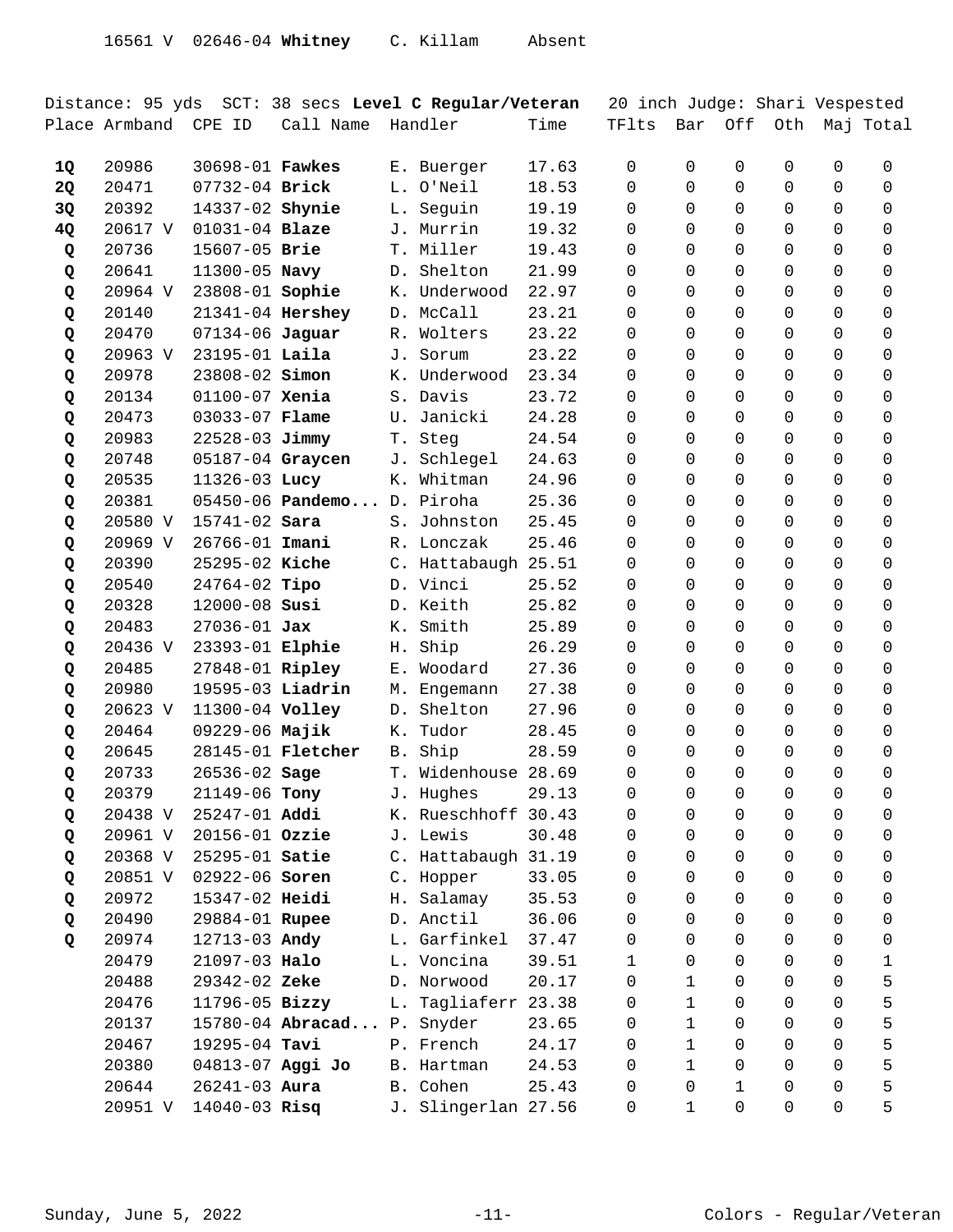| 20364 V           | 18274-02 Troy       |                                   | D. Coglietta | 32.31  | 0  |                  |   |          | 5   |
|-------------------|---------------------|-----------------------------------|--------------|--------|----|------------------|---|----------|-----|
| 20959 V           |                     | 15325-03 Rocky Road H. Salamay    |              | 52.93  | 14 | $\Omega$         |   | 0        | -14 |
| 20387             | 26876-04 Jyn        |                                   | A. Brownell  | 19.37  | 0  |                  | 0 | $\Omega$ | 15  |
| 20585 V           | $22459 - 03$ Summit |                                   | C. Diaz      | 21.26  | 0  | 0                |   | $\Omega$ | 15  |
| 20327             | $01220 - 07$ Kirby  |                                   | S. Zimmerman | 25.29  | 0  |                  |   | 0        | 15  |
| 20538             | 21886-02 Karat      |                                   | A. Haynes    | 19.37  | 0  |                  |   | 0        | 20  |
| 20931<br>$\nabla$ | 26578-01 Jackson    |                                   | S. Block     | NΤ     | 0  | $\left( \right)$ |   | $\Omega$ |     |
| 20958 V           |                     | $12713 - 02$ JoeJoe  L. Garfinkel |              | Absent |    |                  |   |          |     |

|           |               |                    | Distance: 95 yds SCT: 38 secs Level C Regular/Veteran |             |       | 24 inch Judge: Shari Vespested |          |          |          |          |           |
|-----------|---------------|--------------------|-------------------------------------------------------|-------------|-------|--------------------------------|----------|----------|----------|----------|-----------|
|           | Place Armband | CPE ID             | Call Name                                             | Handler     | Time  | TFlts                          | Bar      |          | Off Oth  |          | Mai Total |
| 10        | 24879         | $04022 - 08$ Jace  |                                                       | P. Bacskay  | 19.89 | $\Omega$                       | $\Omega$ | $\Omega$ | $\Omega$ | 0        | $\Omega$  |
| <b>20</b> | 24885         | 27018-01 Mosby     |                                                       | S. Beck     | 22.82 | 0                              | $\Omega$ | $\Omega$ | $\Omega$ | 0        | $\Omega$  |
| 30        | 24881         | $12024 - 03$ Fabio |                                                       | D. Collings | 23.04 | 0                              | $\Omega$ | $\Omega$ | $\Omega$ | 0        | $\Omega$  |
| 40        | 24883         | $17116 - 02$ Zeke  |                                                       | H. Meyer    | 26.70 | 0                              | $\Omega$ | $\Omega$ | $\Omega$ | 0        | $\Omega$  |
| $\circ$   | 24640 V       | $04255 - 07$ Devin |                                                       | S. Smith    | 30.91 | 0                              | $\Omega$ | $\Omega$ | $\Omega$ | 0        | $\Omega$  |
| Q         | 24637 V       | $04031 - 03$ Bess  |                                                       | K. Jerse    | 33.18 | 0                              | $\Omega$ | $\Omega$ | $\Omega$ | $\Omega$ | $\Omega$  |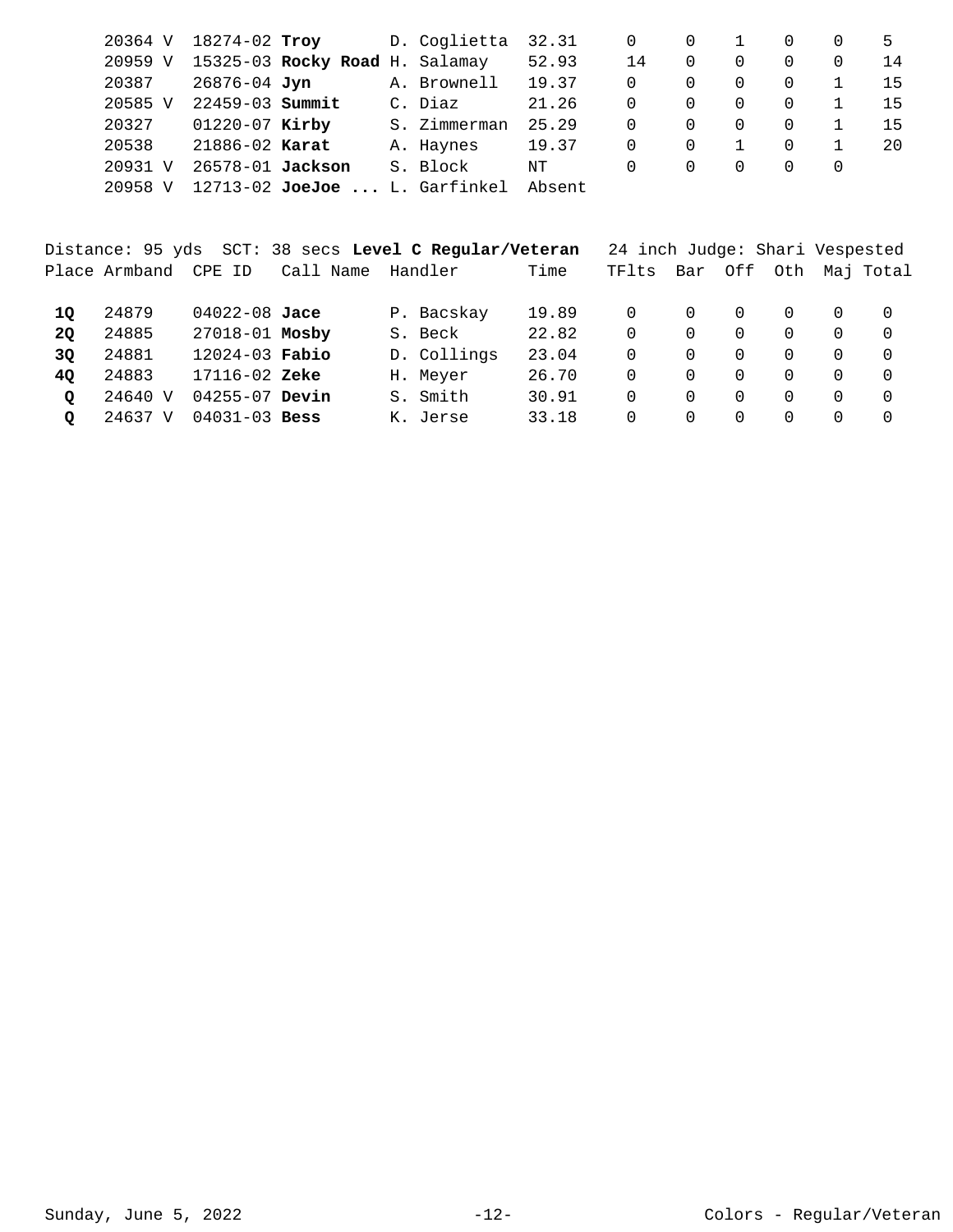## **CPE Nationals Sunday, June 5, 2022 Colors Enthusiast**

|           |        |                         |                                    | Distance: 95 yds SCT: 48 secs Level 5 Enthusiast (4) 4 inch Judge: Shari Vespested |        |              |              |              |              |                |                       |
|-----------|--------|-------------------------|------------------------------------|------------------------------------------------------------------------------------|--------|--------------|--------------|--------------|--------------|----------------|-----------------------|
|           |        | Place Armband CPE ID    | Call Name Handler                  |                                                                                    | Time   | TFlts        |              |              |              |                | Bar Off Oth Maj Total |
| 10        |        | 4252 TH 16813-02 Cooper |                                    | D. Canak                                                                           | 34.08  | $\Omega$     | $\Omega$     | $\Omega$     | 0            | $\Omega$       | $\Omega$              |
| <b>2Q</b> | 4162 T | 16899-04 Jinx           |                                    | J. Rigney                                                                          | 47.89  | $\mathbf 0$  | $\Omega$     | $\Omega$     | $\Omega$     | $\Omega$       | $\mathsf{O}$          |
| 3Q        |        |                         | 4152 TH 25962-03 Kevin B M. Poulin |                                                                                    | 51.58  | 3            | $\Omega$     | $\Omega$     | $\Omega$     | $\Omega$       | 3                     |
|           |        |                         |                                    | Distance: 95 yds SCT: 48 secs Level 5 Enthusiast (8) 4 inch Judge: Shari Vespested |        |              |              |              |              |                |                       |
|           |        | Place Armband CPE ID    | Call Name Handler                  |                                                                                    | Time   | TFlts        | Bar          |              |              |                | Off Oth Maj Total     |
| 10        | 8262 T | 24932-02 Kate           |                                    | J. Mudge                                                                           | 21.93  | $\mathbf 0$  | $\Omega$     | 0            | $\mathbf 0$  | $\Omega$       | $\Omega$              |
| <b>2Q</b> | 8509 T | 15674-04 Rosebud        |                                    | L. Winsky                                                                          | 31.05  | $\Omega$     | $\Omega$     | $\Omega$     | $\Omega$     | $\Omega$       | $\Omega$              |
| 3Q        | 8154 T | 12394-04 Buddy          |                                    | M. BonDurant                                                                       | 33.06  | $\Omega$     | $\Omega$     | $\Omega$     | $\Omega$     | $\Omega$       | $\mathbf 0$           |
| 4Q        | 8155 T | 16587-01 <b>Aggie</b>   |                                    | S. Shollack                                                                        | 35.21  | $\mathbf 0$  | 0            | 0            | $\mathsf{O}$ | $\mathsf{O}$   | $\mathbf 0$           |
| Q         |        | 8258 TH 11748-04 Dia    |                                    | A. Morden-Moo 35.79                                                                |        | 0            | 0            | 0            | $\mathbf 0$  | 0              | $\mathbf 0$           |
| Q         | 8662 T | $17560 - 05$ Emmie      |                                    | S. Bankson                                                                         | 37.34  | 0            | 0            | $\Omega$     | $\mathbf 0$  | 0              | 0                     |
| Q         | 8502 T | 15674-02 Alfie          |                                    | L. Winsky                                                                          | 42.61  | $\mathbf 0$  | 0            | 0            | $\mathsf{O}$ | $\mathbf 0$    | $\mathbf 0$           |
| Q         | 8654 T | 11373-04 Chico          |                                    | M. Kilpatrick 49.34                                                                |        | $\mathbf{1}$ | $\Omega$     | $\Omega$     | $\Omega$     | $\Omega$       | 1                     |
|           | 8158 T | $24524 - 01$ Baxter     |                                    | T. Barney                                                                          | 22.19  | $\Omega$     | $\mathbf{1}$ | 0            | $\mathbf 0$  | $\Omega$       | 5                     |
|           | 8151 T | 16899-02 Victor         |                                    | J. Rigney                                                                          | 40.67  | $\Omega$     | $\Omega$     | $\mathbf{1}$ | $\mathbf 0$  | $\Omega$       | 5                     |
|           | 8411 T | 03540-04 Gaston         |                                    | M. DeSantis E Absent                                                               |        |              |              |              |              |                |                       |
|           | 8412 T | 03630-04 PPitch         |                                    | C. Mosley                                                                          | Absent |              |              |              |              |                |                       |
|           | 8501 T | $21373 - 03$ Sammy      |                                    | J. Lishia                                                                          | Absent |              |              |              |              |                |                       |
|           | 8510 T | 19145-04 Cici           |                                    | T. Rehdorf                                                                         | Absent |              |              |              |              |                |                       |
|           | 8660 T |                         | 27098-01 Pappy Boy                 | J. Beer                                                                            | NT     | $\Omega$     | 0            | 0            | 0            | $\overline{0}$ |                       |

Distance: 95 yds SCT: 48 secs **Level 5 Enthusiast** (12) 8 inch Judge: Shari Vespested Place Armband CPE ID Call Name Handler Time TFlts Bar Off Oth Maj Total

| 1Q        | 12804 T | $04265 - 07$ Prince      |                        |    | M. Nuovo      | 26.30  | 0              | $\Omega$ | $\Omega$ | 0        | 0        | $\Omega$ |
|-----------|---------|--------------------------|------------------------|----|---------------|--------|----------------|----------|----------|----------|----------|----------|
| <b>2Q</b> | 12274 T | $21651-02$ Memphis       |                        |    | B. Wilson     | 29.28  | 0              | $\Omega$ | $\Omega$ | 0        | $\Omega$ | $\Omega$ |
| 3Q        | 12521 T | 04615-06 Trinity         |                        |    | A. Johnson-Mo | 30.36  | 0              | 0        | $\Omega$ | 0        | 0        | 0        |
| 4Q        | 12102 T | 13870-03 Finch           |                        |    | R. Henderson  | 32.36  | $\overline{0}$ | $\Omega$ | $\Omega$ | 0        | $\Omega$ | $\Omega$ |
| Q         | 12272 T | 14833-03 Piper           |                        |    | D. Kroohs     | 32.51  | 0              | 0        | $\Omega$ | 0        | 0        | 0        |
| Q         | 12212 T | 13114-05 Royal           |                        |    | J. Wykowski   | 33.32  | $\overline{0}$ | $\Omega$ | $\Omega$ | 0        | 0        | $\Omega$ |
| Q         | 12677 T | $23828 - 02$ Bella       |                        |    | J. Bruns      | 34.01  | $\overline{0}$ | $\Omega$ | $\Omega$ | 0        | 0        | $\Omega$ |
| Q         | 12201T  | 13114-04 <b>Piper</b>    |                        |    | J. Wykowski   | 34.11  | 0              | $\Omega$ | $\Omega$ | $\Omega$ | $\Omega$ | $\Omega$ |
| Q         | 12672 T | $04434 - 05$ Josie       |                        |    | C. Cieslinski | 36.56  | $\overline{0}$ | $\Omega$ | $\Omega$ | $\Omega$ | $\Omega$ | $\Omega$ |
| Q         | 12778T  | $28426 - 01$ Stella      |                        | К. | Downs         | 47.43  | $\Omega$       | $\Omega$ | $\Omega$ | $\Omega$ | $\Omega$ | $\Omega$ |
| Q         |         | 12527 TH 22362-02 Skylar |                        |    | M. Clothier   | 52.04  | 4              | $\Omega$ | $\Omega$ | $\Omega$ | $\Omega$ | 4        |
|           | 12764 T | 15583-02 Skye            |                        |    | M. Frank      | 58.09  | 10             | $\Omega$ | $\Omega$ | 0        | $\Omega$ | 10       |
|           | 12277 T |                          | $24281 - 01$ Sadie Mae |    | A. Snyder     | NΤ     | $\Omega$       | $\Omega$ | 1        | 0        | 0        |          |
|           | 12610 T | $17127 - 02$ Daisy       |                        |    | E. Camilleri  | ΝT     | 0              | 0        | $\Omega$ | 0        | 0        |          |
|           | 12755 T | $13123-04$ Wilder        |                        |    | D. Baker      | Absent |                |          |          |          |          |          |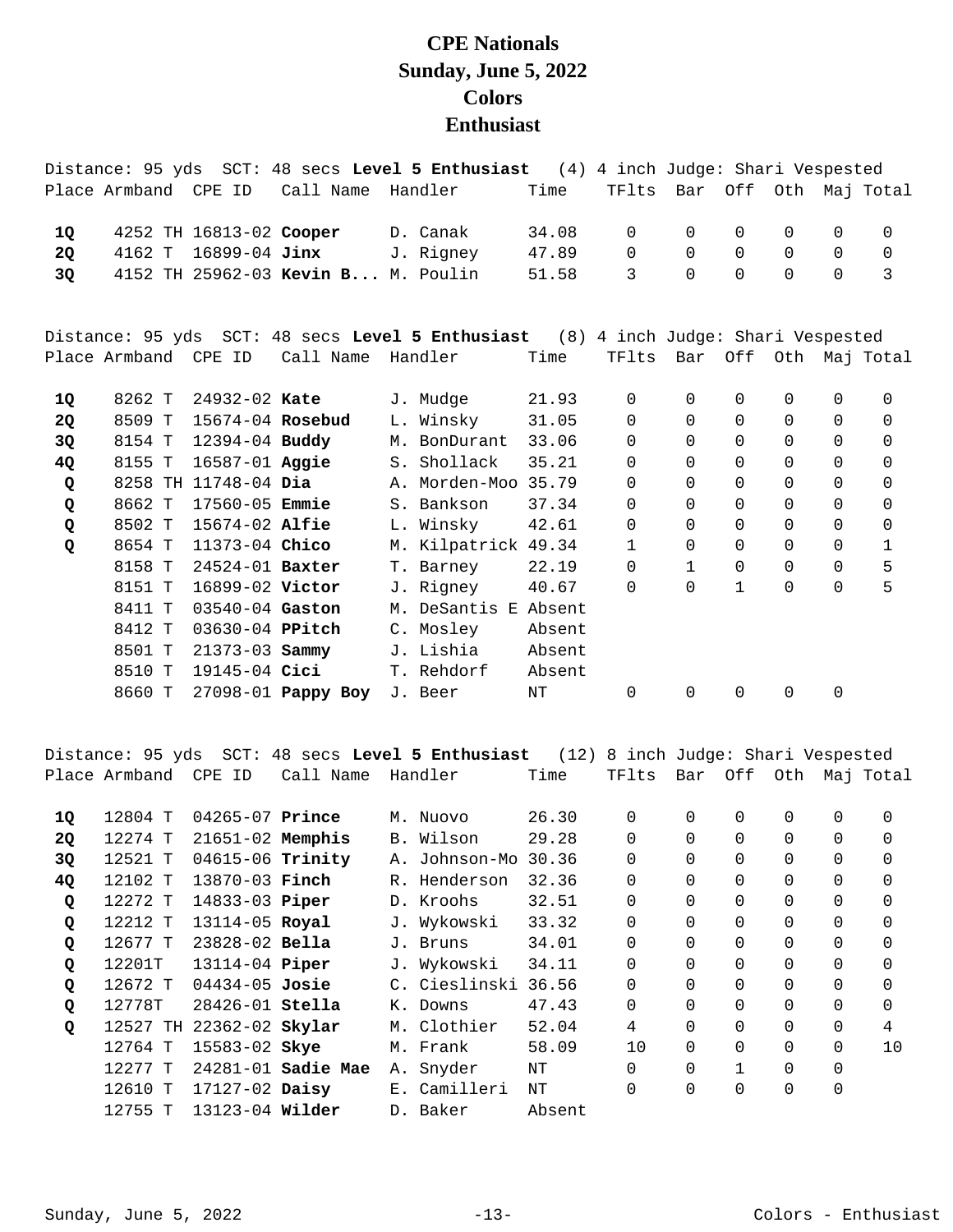Distance: 95 yds SCT: 48 secs **Level 5 Enthusiast** (16) 12 inch Judge: Shari Vespested Place Armband CPE ID Call Name Handler Time TFlts Bar Off Oth Maj Total

| 1Q | 16708 T | $19821 - 05$ Henna |                   |    | J. Baiocco    | 25.40  | 0        | 0        | $\Omega$ | 0        | 0        | 0        |
|----|---------|--------------------|-------------------|----|---------------|--------|----------|----------|----------|----------|----------|----------|
| 2Q | 16557 T | $06336 - 04$ Skye  |                   |    | V. Belebczuk  | 27.38  | 0        | 0        | 0        | 0        | 0        | 0        |
| 3Q | 16233 T | 29357-01 Alfie     |                   |    | M. Argo       | 29.70  | 0        | $\Omega$ | $\Omega$ | 0        | $\Omega$ | $\Omega$ |
| 4Q | 16281 T | 05526-06 Enya      |                   |    | K. Thompson   | 30.98  | 0        | $\Omega$ | $\Omega$ | 0        | 0        | 0        |
| Q  | 16689 T | $25484 - 01$ Duke  |                   |    | J. Shires     | 31.39  | 0        | 0        | 0        | 0        | 0        | $\Omega$ |
| Q  | 16706 T | 25513-02 Zoey      |                   |    | B. Wagner     | 33.07  | 0        | $\Omega$ | $\Omega$ | 0        | $\Omega$ | $\Omega$ |
| Q  | 16223 T | $23210-01$ Maisie  |                   |    | R. Tucker     | 33.41  | 0        | $\Omega$ | $\Omega$ | 0        | $\Omega$ | 0        |
| Q  | 16704 T | $01181 - 05$ Fern  |                   |    | J. Oricko     | 41.24  | 0        | 0        | $\Omega$ | 0        | 0        | $\Omega$ |
| Q  | 16230 T | $27195 - 02$ Koda  |                   |    | L. Hartsough  | 41.52  | 0        | $\Omega$ | $\Omega$ | 0        | $\Omega$ | $\Omega$ |
| Q  | 16701 T | $26536 - 01$ Briar |                   |    | T. Widenhouse | 45.96  | $\Omega$ | $\Omega$ | $\Omega$ | $\Omega$ | $\Omega$ | $\Omega$ |
|    | 16717 T | 25718-01 King      |                   |    | E. Clark      | 41.06  | 0        | 0        |          | 0        | 1        | 20       |
|    | 16224 T | $24414 - 02$ Eilis |                   |    | M. McAvoy     | 57.33  | 9        |          | 2        | 0        | 1        | 39       |
|    | 16571 V | 28589-03 Kizzy     |                   | R. | Schroeder     | Absent |          |          |          |          |          |          |
|    | 16683 T |                    | 03798-05 Mordecai |    | D. Rodden     | NΤ     | 0        | 0        |          | 0        |          |          |

Distance: 95 yds SCT: 43 secs **Level 5 Enthusiast** (20) 16 inch Judge: Shari Vespested Place Armband CPE ID Call Name Handler Time TFlts Bar Off Oth Maj Total 20417 T 01285-09 L. Gosch 27.63 0 0 0 0 0 0 **1Q Case**  20858 T 13051-09 M. Godlevski 27.81 0 0 0 0 0 0 **2Q Chica**  20729 T 26073-01 J. Warling 28.64 0 0 0 0 0 0 **3Q Zoey**  20919 T 08421-02 S. Bone 29.59 0 0 0 0 0 0 **4Q Artie**  20875 T 28480-01 P. Weymouth 30.33 0 0 0 0 0 0 **Q Scarlet**  20933 T 08421-03 S. Bone 31.00 0 0 0 0 0 0 **Q Doc**  20962 T 21521-01 N. Sorensen 32.03 0 0 0 0 0 0 **Q Cooper**  20322 T 26061-01 K. Thousand 32.29 0 0 0 0 0 0 **Q Cooper**  20925 T 17555-02 R. Szymek 32.68 0 0 0 0 0 0 **Q Josie**  20634 T 13715-03 B. LaFleur 35.08 0 0 0 0 0 0 **Q Dixie Blu**  20867 T 02922-07 C. Hopper 37.90 0 0 0 0 0 0 **Q Spyro**  20620 T 13715-02 B. LaFleur 43.05 0 0 0 0 0 0 **Q Willow**  20629 T 25139-01 L. O'Donovan 43.86 0 0 0 0 0 0 **Q Marco**  20576 T 09919-04 K. Beck 46.32 3 0 0 0 0 3 **Q Roxie**  20377 T 29287-01 H. Hill 47.47 4 0 0 0 0 4 **Q Scout**  20586 T 25373-02 G. Ryan 30.14 0 1 0 0 0 5 **Loki**  20367 T 22832-02 T. Pegar 31.41 0 1 0 0 0 5 **Trapper**  20873 T 27544-01 S. Matteau 41.14 0 1 0 0 0 5 **Cubby**  20728 T 19821-07 J. Baiocco 24.79 0 1 1 0 0 10 **Jayci**  20326 T 30847-01 G. Tondel NT 0 0 0 0 0 **Basil** 

|    |                               |                       |                                        | Distance: 95 yds SCT: 43 secs Level 5 Enthusiast (24) 20 inch Judge: Shari Vespested |                 |                             |  |  |        |
|----|-------------------------------|-----------------------|----------------------------------------|--------------------------------------------------------------------------------------|-----------------|-----------------------------|--|--|--------|
|    |                               |                       | Place Armband CPE ID Call Name Handler |                                                                                      | Time            | TFlts Bar Off Oth Maj-Total |  |  |        |
| 10 | 24642 T 13715-04 <b>Legos</b> |                       |                                        | B. LaFleur                                                                           | 25.08 0 0 0 0 0 |                             |  |  | $\cap$ |
|    |                               | 24468 T 20780-01 Hoag |                                        | B. Booker                                                                            | Absent          |                             |  |  |        |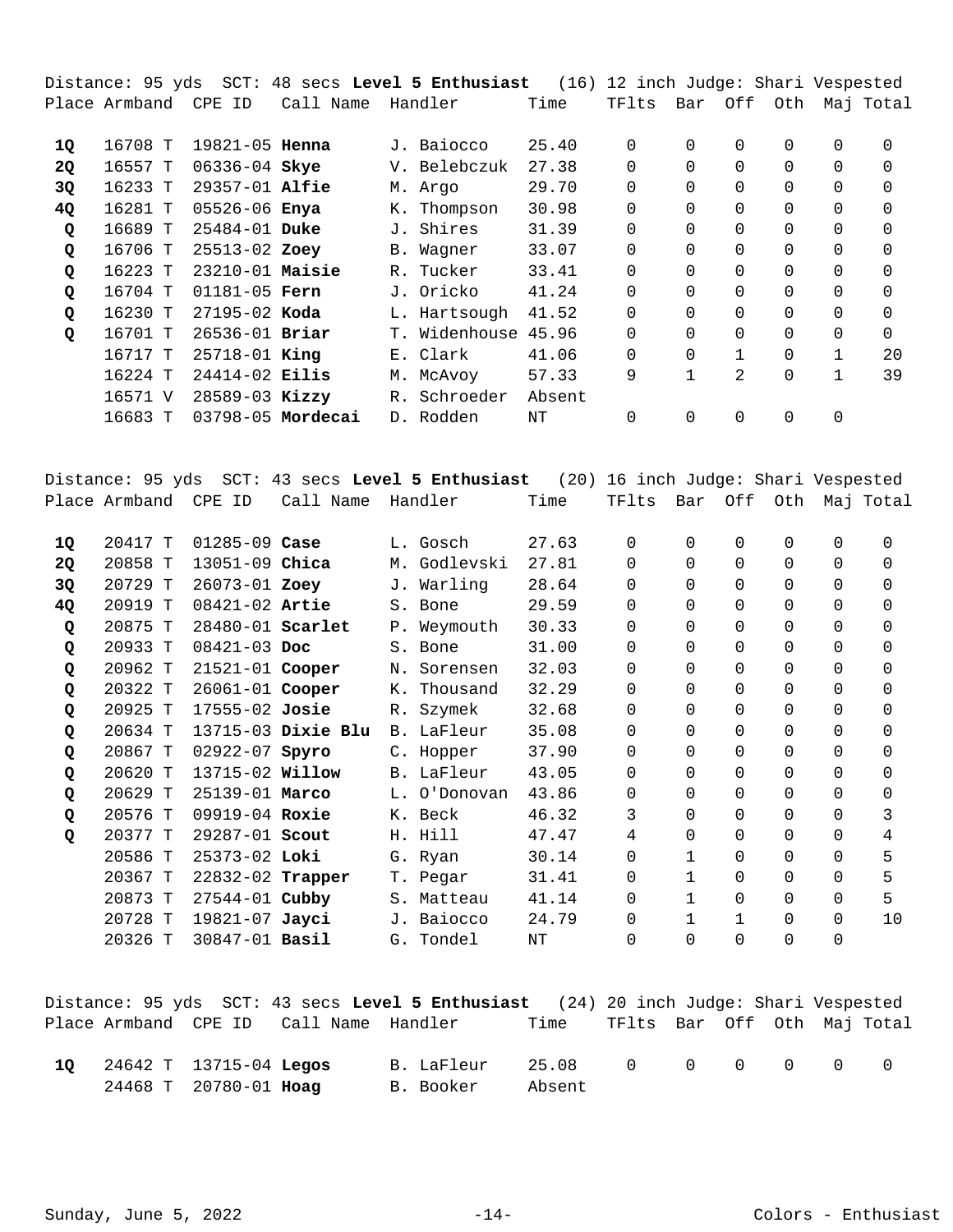Distance: 95 yds SCT: 48 secs **Level C Enthusiast** (8) 4 inch Judge: Shari Vespested Place Armband CPE ID Call Name Handler Time TFlts Bar Off Oth Maj Total 8260 T 14058-07 R. Stewart 35.66 0 0 0 0 0 0 **1Q Sparkle**  8261 TH 16813-03 D. Canak 37.26 0 0 0 0 0 0 **2Q Boomer**  8251 T 14058-05 R. Stewart 42.55 0 0 0 0 0 0 **3Q Memphis**  8406 T 03767-03 M. Bristol 49.38 1 0 0 0 0 1 **4 Hank**  8403 T 19626-03 J. Locke 57.96 9 0 0 0 0 9 **Nigel**  8263 T 25479-01 K. McClellan 46.95 0 0 0 0 1 15 **Ayla**  8266 T 14058-06 R. Stewart Absent **Mojo** 

Distance: 95 yds SCT: 48 secs **Level C Enthusiast** (12) 8 inch Judge: Shari Vespested Place Armband CPE ID Call Name Handler Time TFlts Bar Off Oth Maj Total

| 10       | 12529 T | 23227-04 Zuzu            |                            | K. Cundiff          | 15.80 | 0 |          |                  |          |   |    |
|----------|---------|--------------------------|----------------------------|---------------------|-------|---|----------|------------------|----------|---|----|
| 20       | 12663T  | 02133-03 Smokey          |                            | L. Medina           | 20.34 | 0 |          |                  | 0        |   |    |
| 30       |         | 12525 T 21388-01 Lydia   |                            | S. Clifford         | 24.26 | 0 |          |                  |          |   |    |
| 40       |         | 12206 T 19861-02 Rosalie |                            | E. Argento          | 31.04 | 0 |          |                  | $\Omega$ |   |    |
| $\Omega$ | 12273 T | 20789-01 Penny           |                            | H. Neldner          | 35.00 | 0 | $\Omega$ | $\left( \right)$ | $\Omega$ |   |    |
|          | 12757 ፐ | 07040-10 Gilbert         |                            | K. Dudley-Sco 39.30 |       | 0 | 0        |                  | $\Omega$ | 0 |    |
|          |         |                          | 12678 T 26314-03 Daisy-Ray | C. Tan              | 33.49 | 0 |          |                  | $\Omega$ |   | ь. |

Distance: 95 yds SCT: 48 secs **Level C Enthusiast** (16) 12 inch Judge: Shari Vespested Place Armband CPE ID Call Name Handler Time TFlts Bar Off Oth Maj Total

| 1Q        | 16570 V | $24246 - 02$ Archie |                   | J. Weiss            | 18.42  | 0        | 0 | 0        | 0 | 0        | 0        |
|-----------|---------|---------------------|-------------------|---------------------|--------|----------|---|----------|---|----------|----------|
| <b>2Q</b> | 16787 T | $27594 - 01$ Rue    |                   | J. Biesenthal 19.60 |        | 0        | 0 | 0        | 0 | $\Omega$ | $\Omega$ |
| 3Q        | 16123 T | $13307 - 04$ Emma   |                   | R. Mecklenbur 27.58 |        | 0        | 0 | 0        | 0 | 0        | $\Omega$ |
| 4Q        | 16452 T | $06989 - 04$ Chase  |                   | J. Yaccarino        | 32.37  | 0        | 0 | 0        | 0 | 0        | $\Omega$ |
| Q         | 16215 T | $24676 - 01$ Ella   |                   | T. Keinz            | 33.09  | $\Omega$ | 0 | $\Omega$ | 0 | 0        | $\Omega$ |
| Q         | 16228 T | $25308 - 01$ Kaia   |                   | J. Spence           | 33.41  | 0        | 0 | 0        | 0 | 0        | $\Omega$ |
| Q         | 16779 T | $07040 - 07$ Lyla   |                   | K. Dudley-Sco 41.01 |        | $\Omega$ | 0 | 0        | 0 | 0        | $\Omega$ |
| Q         | 16705 T | $23510 - 01$ Turbo  |                   | B. Workman          | 42.93  | $\Omega$ | 0 | 0        | 0 | 0        | $\Omega$ |
| Q         | 16818 T | $10511-03$ Belfast  |                   | J. Moran            | 44.89  | 0        | 0 | 0        | 0 | 0        | $\Omega$ |
| Q         | 16234 T | $30111 - 01$ Aida   |                   | L. Sondag           | 46.23  | 0        | 0 |          | 0 | 0        | $\Omega$ |
|           | 16457 T | $18262 - 02$ Kleo   |                   | K. Allcroft         | 31.67  | 0        |   |          | 0 | 0        | 5        |
|           | 16786 T |                     | 26584-01 Munchkin | N. Smith            | Absent |          |   |          |   |          |          |

|         |                         |                          |                   | Distance: 95 yds SCT: 43 secs Level C Enthusiast (20) 16 inch Judge: Shari Vespested |       |                |          |                |          |          |                       |
|---------|-------------------------|--------------------------|-------------------|--------------------------------------------------------------------------------------|-------|----------------|----------|----------------|----------|----------|-----------------------|
|         | Place Armband CPE ID    |                          | Call Name Handler |                                                                                      | Time  | TFlts          |          |                |          |          | Bar Off Oth Maj Total |
| 10      |                         | 20870 T 24823-01 Lucy    |                   | A. Virtue                                                                            | 23.81 | $\overline{0}$ | $\Omega$ | $\overline{0}$ | $\Omega$ | $\Omega$ | $\Omega$              |
| 20      |                         |                          |                   | A. Coleman                                                                           | 27.63 | $\Omega$       | $\Omega$ | $\Omega$       | $\Omega$ | $\Omega$ | $\Omega$              |
|         |                         | 20635 T 28364-01 Atticus |                   |                                                                                      |       |                |          |                |          |          |                       |
| 30      |                         | 20922 T 05635-03 Wall-E  |                   | B. Small                                                                             | 30.59 | $\Omega$       | $\Omega$ | $\Omega$       | $\Omega$ | 0        | $\Omega$              |
| 40      |                         | 20966 T 26239-01 Kimber  |                   | T. Longnaker                                                                         | 34.59 | $\Omega$       | $\Omega$ | $\Omega$       | $\Omega$ | $\Omega$ | $\Omega$              |
| $\circ$ |                         | 20854 T 10331-03 Nike    |                   | A. Reynolds                                                                          | 35.21 | $\Omega$       | $\Omega$ | $\overline{0}$ | $\Omega$ | $\Omega$ | $\Omega$              |
| $\circ$ | 20852 T 18561-03 Hannah |                          |                   | L. Chinnici                                                                          | 37.67 | $\Omega$       | $\Omega$ | $\overline{0}$ | $\Omega$ | 0        | 0                     |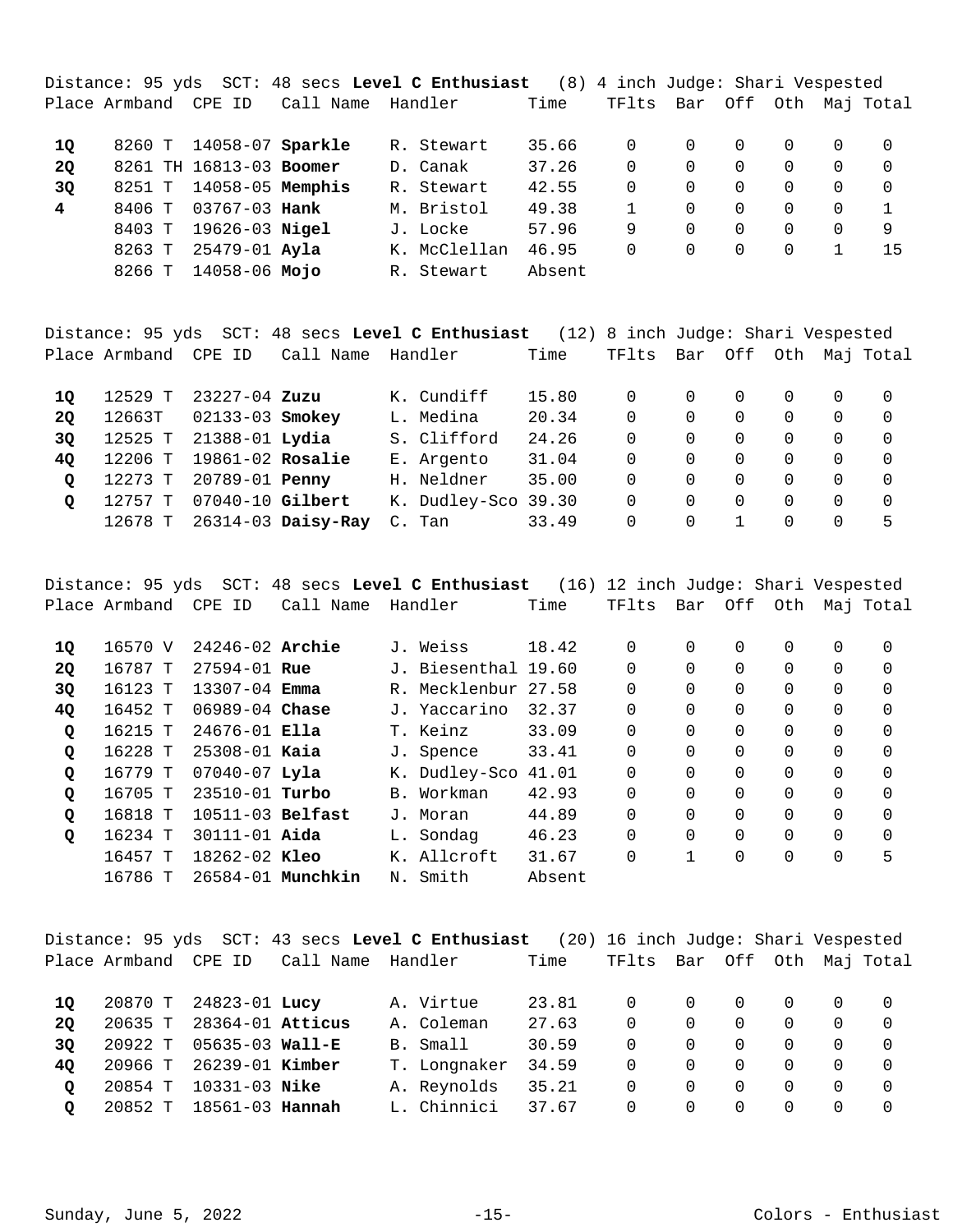|                           |                                        | Distance: 95 yds SCT: 43 secs Level C Enthusiast (24) 20 inch Judge: Shari Vespested |                                  |  |  |  |
|---------------------------|----------------------------------------|--------------------------------------------------------------------------------------|----------------------------------|--|--|--|
|                           | Place Armband CPE ID Call Name Handler |                                                                                      | Time TFlts Bar Off Oth Maj Total |  |  |  |
|                           |                                        |                                                                                      |                                  |  |  |  |
| 10 24740 T 24469-02 Seiko |                                        | T. Jackson 24.85 0 0 0 0 0 0                                                         |                                  |  |  |  |
| 2 24474 T 29342-01 Cooper |                                        | D. Norwood                                                                           | 46.15 3 0 0 0 0 3                |  |  |  |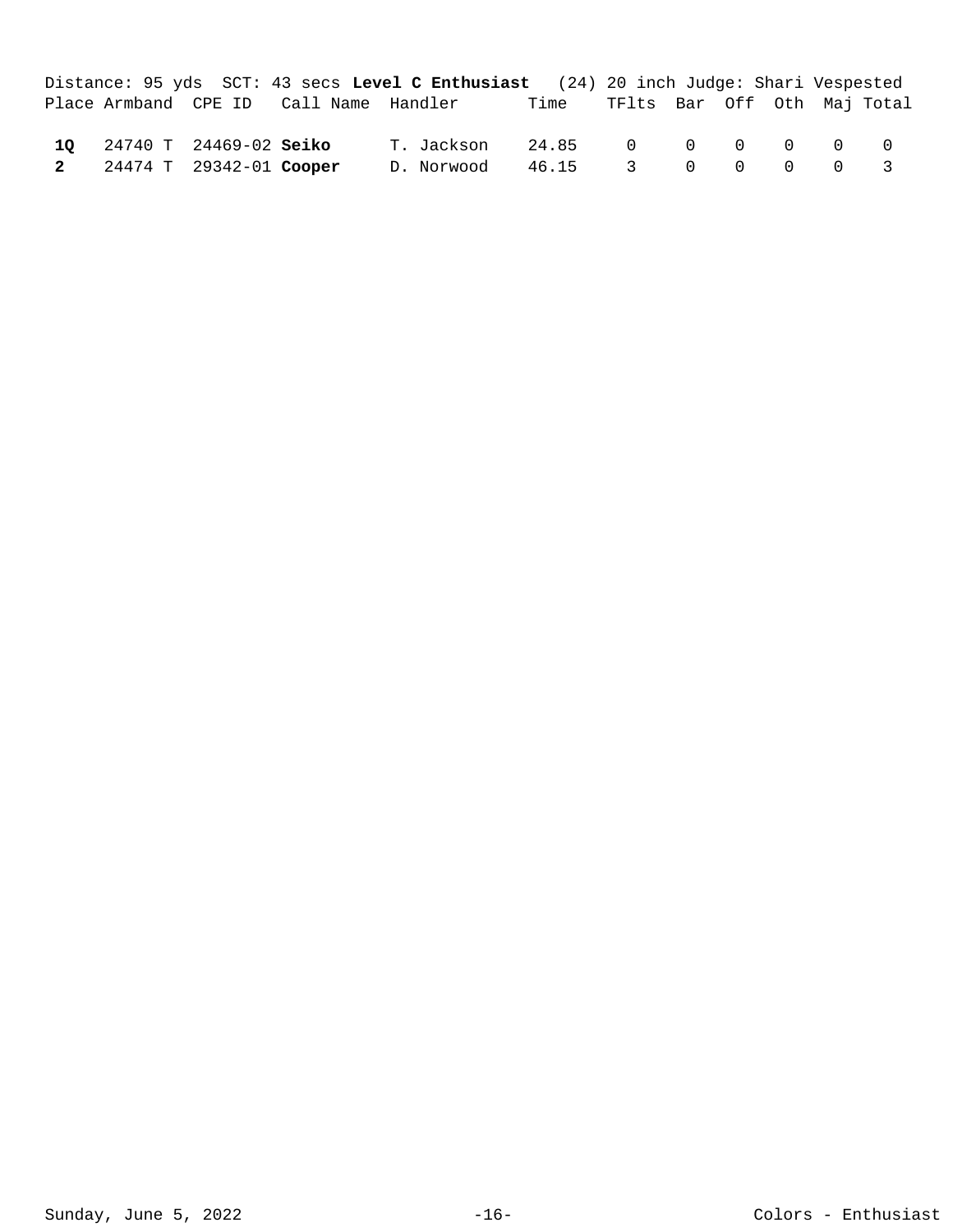## **CPE Nationals Sunday, June 5, 2022 Colors Specialist**

|           |         |                        |                        | Distance: 95 yds SCT: 48 secs Level 5 Specialist (4) 4 inch Judge: Shari Vespested |          |             |                       |             |              |             |                   |
|-----------|---------|------------------------|------------------------|------------------------------------------------------------------------------------|----------|-------------|-----------------------|-------------|--------------|-------------|-------------------|
|           |         | Place Armband CPE ID   | Call Name              | Handler                                                                            | Time     | TFlts       | Bar Off Oth Maj-Total |             |              |             |                   |
| 1Q        | 4254 S  | 29317-01 Kiefer        |                        | A. Bisca                                                                           | 28.69    | $\mathbf 0$ | $\Omega$              | $\Omega$    | $\mathsf{O}$ | $\mathbf 0$ | $\Omega$          |
|           |         |                        |                        | Distance: 95 yds SCT: 48 secs Level 5 Specialist (8) 4 inch Judge: Shari Vespested |          |             |                       |             |              |             |                   |
|           |         | Place Armband CPE ID   | Call Name              | Handler                                                                            | Time     | TFlts       | Bar                   |             |              |             | Off Oth Maj Total |
| 1Q        | 8655 S  |                        | $12486-04$ Alizabeth   | L. Guffey 26.36                                                                    |          | $\mathbf 0$ | $\Omega$              | $\Omega$    | $\mathbf 0$  | 0           | $\Omega$          |
| <b>2Q</b> | 8507 S  |                        | 14181-05 Dynamite      | N. Faas Gerbe 27.27                                                                |          | $\Omega$    | $\Omega$              | $\Omega$    | $\mathsf{O}$ | $\Omega$    | $\Omega$          |
| 3Q        |         | 8259 S 17640-02 Pixie  |                        | L. Snyder                                                                          | 31.04    | $\Omega$    | $\Omega$              | $\Omega$    | $\mathsf{O}$ | $\Omega$    | $\Omega$          |
| 4Q        |         |                        | 8508 S 21373-04 Cara   | J. Lishia                                                                          | 39.78    | $\mathbf 0$ | $\mathbf 0$           | 0           | $\mathsf{O}$ | $\mathbf 0$ | $\mathbf 0$       |
| Q         |         |                        | 8161 S 27246-01 Birgit | K. Wilkes 43.72                                                                    |          | $\mathbf 0$ | $\mathbf 0$           | $\mathbf 0$ | $\mathsf{O}$ | $\mathbf 0$ | $\Omega$          |
|           | 8257 SH | $09849 - 04$ Ozz       |                        | M. Keaton                                                                          | NT       | $\Omega$    | $\Omega$              | $\Omega$    | $\mathbf 0$  | $\Omega$    |                   |
|           | 8401 S  | 03540-03 Gidget        |                        | M. DeSantis                                                                        | E Absent |             |                       |             |              |             |                   |
|           | 8405 S  | $02773 - 10$ Simba     |                        | S. Parks                                                                           | NT       | $\mathbf 0$ | $\mathbf 0$           | $\mathbf 0$ | $\mathbf 0$  | $\mathbf 0$ |                   |
|           | 8504 S  | $01226 - 03$ Arden     |                        | B. Kurivial                                                                        | Absent   |             |                       |             |              |             |                   |
|           |         | 8514 s 21373-05 Chaz   |                        | J. Lishia                                                                          | NT       | $\Omega$    | $\Omega$              | $\Omega$    | $\mathbf 0$  | $\mathbf 0$ |                   |
|           | 8659 S  | 26314-01 <b>Tillie</b> |                        | C. Tan                                                                             | ΝT       | 0           | $\Omega$              | $\Omega$    | $\mathsf{O}$ | $\mathbf 0$ |                   |
|           |         |                        |                        |                                                                                    |          |             |                       |             |              |             |                   |

Distance: 95 yds SCT: 48 secs **Level 5 Specialist** (12) 4 inch Judge: Shari Vespested Place Armband CPE ID Call Name Handler Time TFlts Bar Off Oth Maj Total 10 12506 S 04615-03 Tammy A. Johnson-Mo 20.85 0 0 0 0 0 0 0 0 12505 SH 01294-02 C. Teale 36.68 0 0 0 0 0 0 **2Q Checkers**  12661 S 29383-01 K. Hamilton 42.97 0 0 0 0 0 0 **3Q Jackie O**  12511 SH 22979-01 S. Nitz 47.14 0 0 0 0 0 0 **4Q Sweetie**  12652 S 04434-04 C. Cieslinski 53.08 5 0 0 0 0 5 **Q Xena**  12653 S 01151 of **none**<br>12653 S 09561-04 **Relay D.** Hughes 26.77 0 0 1 0 0 5

|              |                      |                     |                        | Distance: 95 yds SCT: 48 secs Level 5 Specialist (16) 8 inch Judge: Shari Vespested |       |          |          |          |          |          |           |
|--------------|----------------------|---------------------|------------------------|-------------------------------------------------------------------------------------|-------|----------|----------|----------|----------|----------|-----------|
|              | Place Armband CPE ID |                     | Call Name              | Handler                                                                             | Time  | TFlts    |          | Bar Off  | Oth      |          | Maj Total |
|              |                      |                     |                        |                                                                                     |       |          |          |          |          |          |           |
| 10           | 16520 S              | $13950 - 03$ Sissy  |                        | D. Lewis                                                                            | 21.12 | $\Omega$ | $\Omega$ | $\Omega$ | $\Omega$ | 0        | $\Omega$  |
| <b>20</b>    | 16667 S              | 09561-03 Rocket     |                        | D. Hughes                                                                           | 23.50 | $\Omega$ | 0        | $\Omega$ | $\Omega$ | 0        | $\Omega$  |
| 3Q           | 16768 S              | $24268 - 02$ Ozzie  |                        | S. Kuykendall 25.42                                                                 |       | $\Omega$ | $\Omega$ | $\Omega$ | $\Omega$ | $\Omega$ | $\Omega$  |
| 4Q           | 16608 S              | $16251 - 02$ Shelby |                        | A. Guill                                                                            | 26.46 | 0        | 0        | $\Omega$ | $\Omega$ | $\Omega$ | $\Omega$  |
| Q            | 16758 S              | $07276 - 05$ Jesse  |                        | S. Cowles                                                                           | 31.60 | $\Omega$ | 0        | $\Omega$ | $\Omega$ | $\Omega$ | $\Omega$  |
| $\mathbf{Q}$ | 16765 S              | $15921-02$ Klo      |                        | L. Donner                                                                           | 32.97 | 0        | 0        | $\Omega$ | 0        | $\Omega$ | $\Omega$  |
| $\mathbf{Q}$ | 16108 S              |                     | 20988-01 Bradshaw      | H. Eckenrode-                                                                       | 33.37 | $\Omega$ | 0        | $\Omega$ | $\Omega$ | $\Omega$ | $\Omega$  |
| $\mathbf{Q}$ | 16205 S              |                     | $21522 - 01$ Sabastian | S. Jensen                                                                           | 34.21 | $\Omega$ | $\Omega$ | $\Omega$ | $\Omega$ | $\Omega$ | $\Omega$  |
| Q            | 16808 S              | 13199-06 Celeste    |                        | C. Walters                                                                          | 39.18 | $\Omega$ | $\Omega$ | $\Omega$ | $\Omega$ | $\Omega$ | $\Omega$  |
| Q            | 16268 S              | $05526 - 03$ Arin   |                        | K. Thompson                                                                         | 41.79 | $\Omega$ | 0        | 0        | $\Omega$ | 0        | $\Omega$  |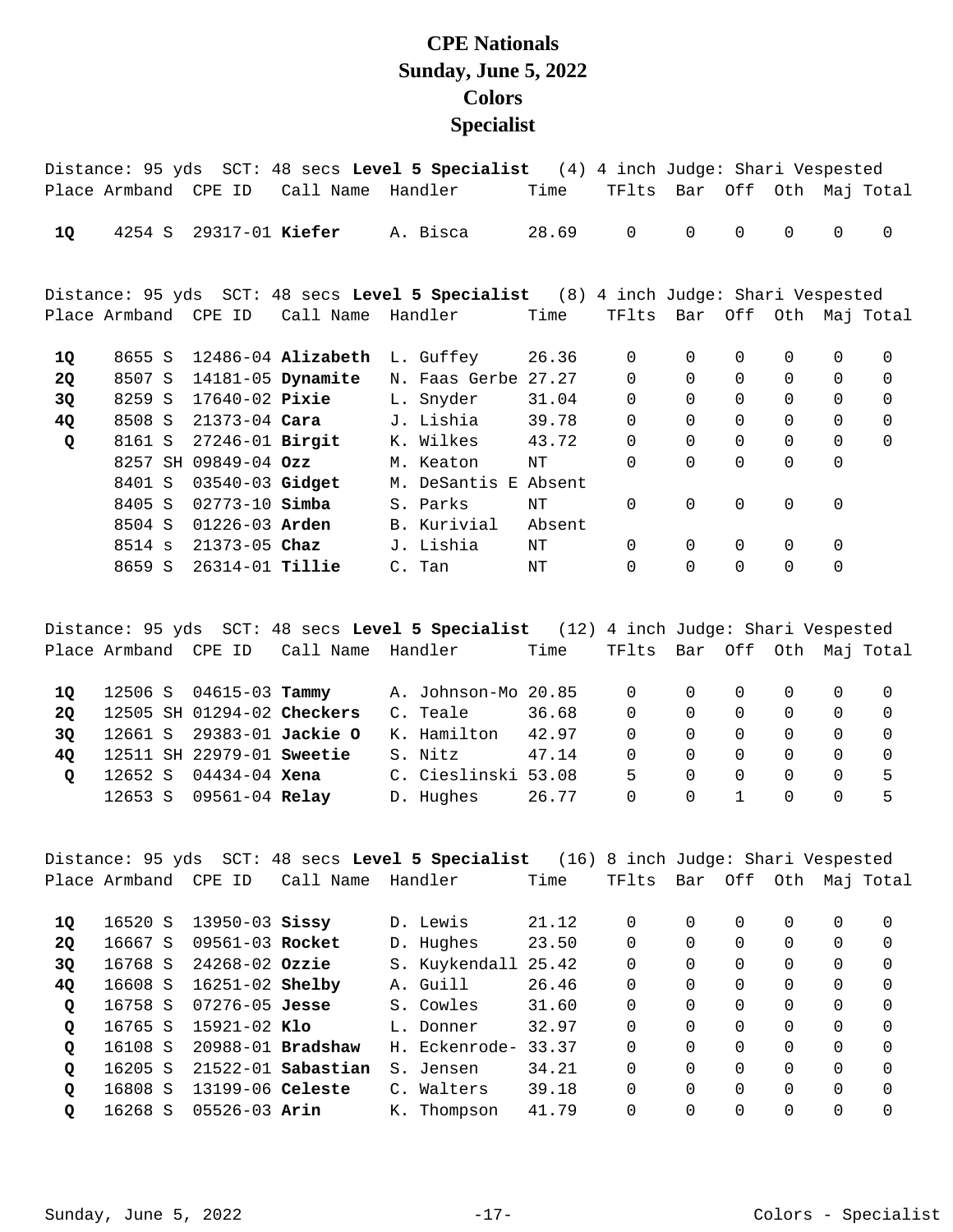| Q                         | 16603 S<br>16106 S<br>16167 S<br>16104 S<br>16170 S<br>16173 S<br>16803 S | 12402-03 Fli<br>08580-03 Magic<br>03500-03 Kaci<br>16587-02 Rudy<br>19000-01 Tori<br>01849-03 Abbie | 20207-01 Kayleigh  | M. Melis<br>H. Teegardin<br>C. Herreid<br>K. Anthony<br>S. Shollack<br>J. Danko<br>A. Sanderson | 42.40<br>24.65<br>29.99<br>Absent<br>$\rm{NT}$<br>$\rm{NT}$<br>$\rm{NT}$ | $\Omega$<br>$\overline{0}$<br>$\mathbf 0$<br>$\Omega$<br>$\Omega$<br>0 | 0<br>$\mathbf 1$<br>$\mathbf 1$<br>$\mathbf 0$<br>$\mathbf 0$<br>$\Omega$ | 0<br>$\overline{0}$<br>$\mathbf 0$<br>0<br>$\mathbf 0$<br>$\overline{0}$      | $\mathbf 0$<br>$\mathbf 0$<br>$\mathbf 0$<br>$\mathbf 0$<br>0<br>0      | $\Omega$<br>$\Omega$<br>0<br>0<br>$\mathbf 0$<br>0       | 0<br>5<br>5                                      |
|---------------------------|---------------------------------------------------------------------------|-----------------------------------------------------------------------------------------------------|--------------------|-------------------------------------------------------------------------------------------------|--------------------------------------------------------------------------|------------------------------------------------------------------------|---------------------------------------------------------------------------|-------------------------------------------------------------------------------|-------------------------------------------------------------------------|----------------------------------------------------------|--------------------------------------------------|
|                           |                                                                           |                                                                                                     |                    | Distance: 95 yds SCT: 48 secs Level 5 Specialist                                                |                                                                          | (20) 12 inch Judge: Shari Vespested                                    |                                                                           |                                                                               |                                                                         |                                                          |                                                  |
|                           | Place Armband                                                             | CPE ID                                                                                              | Call Name          | Handler                                                                                         | Time                                                                     | TFlts                                                                  | Bar                                                                       | Off                                                                           | Oth                                                                     |                                                          | Maj Total                                        |
| 1Q<br>2Q<br>3Q<br>4Q<br>Q | 20714 S<br>20817 S<br>20707 S<br>20822 S<br>20908 S                       | 17181-02 Sage<br>06756-02 Briley<br>19639-01 Simcha<br>27760-01 Jodi<br>11640-03 Kameron            |                    | T. Weisz<br>D. Bader<br>N. Haithcock<br>E. Meissner<br>D. Almasy                                | 20.76<br>27.38<br>27.67<br>28.02<br>29.89                                | $\Omega$<br>$\mathbf 0$<br>$\mathbf 0$<br>0<br>$\Omega$                | $\mathbf 0$<br>$\mathbf 0$<br>$\mathbf 0$<br>$\Omega$<br>$\Omega$         | $\overline{0}$<br>$\mathbf 0$<br>$\mathbf 0$<br>$\overline{0}$<br>$\mathbf 0$ | $\mathbf 0$<br>$\mathbf 0$<br>$\mathbf 0$<br>$\mathbf 0$<br>$\mathbf 0$ | $\Omega$<br>0<br>0<br>$\Omega$<br>$\Omega$               | 0<br>$\mathbf 0$<br>$\mathbf 0$<br>$\Omega$<br>0 |
| Q<br>Q<br>Q               | 20553 S<br>20119 S<br>20911 S                                             | 22329-01 Sophie<br>20447-02 Mack<br>14836-02 Juno                                                   |                    | J. Grome Jr#2 33.30<br>R. Heinecke<br>M. DeRuggiero 33.96                                       | 33.84                                                                    | 0<br>0<br>0                                                            | $\Omega$<br>$\Omega$<br>$\Omega$                                          | $\mathbf 0$<br>$\mathbf 0$<br>$\mathbf 0$                                     | $\mathbf 0$<br>$\mathbf 0$<br>$\mathbf 0$                               | $\Omega$<br>$\Omega$<br>0                                | 0<br>0<br>0                                      |
| Q<br>Q<br>Q               | 20283 S<br>20718 S<br>20909 S                                             | 14833-02 Kody<br>26396-01 Diesel<br>12191-02 Leia                                                   |                    | D. Kroohs<br>S. Burk<br>T. Flood                                                                | 38.86<br>41.75<br>41.83                                                  | 0<br>$\Omega$<br>$\Omega$                                              | $\Omega$<br>$\Omega$<br>$\Omega$                                          | $\mathbf 0$<br>$\Omega$<br>$\Omega$                                           | $\mathbf 0$<br>$\Omega$<br>$\mathbf 0$                                  | $\Omega$<br>$\Omega$<br>$\Omega$                         | 0<br>$\Omega$<br>$\Omega$                        |
| Q<br>Q                    | 20116 S<br>20901 S<br>20819 S<br>20913 S<br>20117 S                       | 23142-01 Reese<br>01727-03 Treble<br>22288-01 Dolly<br>23396-01 Pandy<br>05259-04 Maggie            |                    | D. Wilson<br>J. Antos<br>C. Kuzniak<br>J. Channel<br>A. Anthony                                 | 43.97<br>44.07<br>22.08<br>24.02<br>30.81                                | 0<br>0<br>0<br>0<br>0                                                  | $\Omega$<br>$\Omega$<br>$\mathbf 0$<br>$\mathbf{1}$<br>$\Omega$           | $\overline{0}$<br>0<br>$\mathbf{1}$<br>$\mathbf 0$<br>$\mathbf{1}$            | $\Omega$<br>$\mathbf 0$<br>$\mathbf 0$<br>$\overline{0}$<br>0           | $\Omega$<br>$\Omega$<br>$\Omega$<br>$\Omega$<br>$\Omega$ | 0<br>$\mathsf{O}\xspace$<br>5<br>5<br>5          |
|                           | 20121 S<br>20118 S<br>20711 S<br>20462 S<br>20285 S                       | 26430-01 Stewie<br>18088-01 Rainey<br>05187-03 Bentley<br>27983-01 Liezel<br>19486-01 Addie         |                    | B. Marshall<br>H. Weber<br>J. Schlegel<br>J. Dwyer<br>M. Dyson                                  | 33.06<br>34.69<br>35.42<br>41.75<br>Absent                               | 0<br>0<br>0<br>0                                                       | $\Omega$<br>$\mathbf{1}$<br>$\mathbf{1}$<br>$\mathbf{1}$                  | $\mathbf{1}$<br>$\Omega$<br>$\mathbf 0$<br>0                                  | $\mathbf 0$<br>$\Omega$<br>$\mathbf 0$<br>$\mathbf 0$                   | $\Omega$<br>$\Omega$<br>0<br>$\Omega$                    | 5<br>5<br>5<br>5                                 |
|                           | 20905 S                                                                   |                                                                                                     | 08494-03 Itsabella | R. Schrader                                                                                     | NT                                                                       | $\mathbf 0$                                                            | 0                                                                         | 0                                                                             | 0                                                                       | 0                                                        |                                                  |

|    |                            |                                        | Distance: 95 yds SCT: 43 secs Level 5 Specialist (24) 16 inch Judge: Shari Vespested |                                  |        |                                         |     |  |
|----|----------------------------|----------------------------------------|--------------------------------------------------------------------------------------|----------------------------------|--------|-----------------------------------------|-----|--|
|    |                            | Place Armband CPE ID Call Name Handler |                                                                                      | Time TFlts Bar Off Oth Maj Total |        |                                         |     |  |
| 10 | 24632 S 26844-02 Mayzie    |                                        | T. Thompson 28.55 0 0 0 0 0 0 0                                                      |                                  |        |                                         |     |  |
| 20 | 24864 S 22038-02 Oscar     |                                        | S. Ralls                                                                             | 42.52                            | $\cap$ | $\begin{matrix} 0 & 0 & 0 \end{matrix}$ | - 0 |  |
|    | 3 24624 S 14260-08 Trekkie |                                        | J. Harman                                                                            | 36.66 0 1 0 0 0 5                |        |                                         |     |  |

 20914 S 24381-01 M. Boulanger NT 0 0 0 0 0 **Draco**  20916 S 01727-04 J. Antos NT 0 0 0 0 0 **True** 

|      |                       |                                        | Distance: 95 yds SCT: 48 secs Level C Specialist (4) 4 inch Judge: Shari Vespested |                                  |  |  |  |
|------|-----------------------|----------------------------------------|------------------------------------------------------------------------------------|----------------------------------|--|--|--|
|      |                       | Place Armband CPE ID Call Name Handler |                                                                                    | Time TFlts Bar Off Oth Maj-Total |  |  |  |
| - 10 | 4409 S 23393-02 Bella |                                        | H. Ship                                                                            | 45.88 0 0 0 0 0 0                |  |  |  |